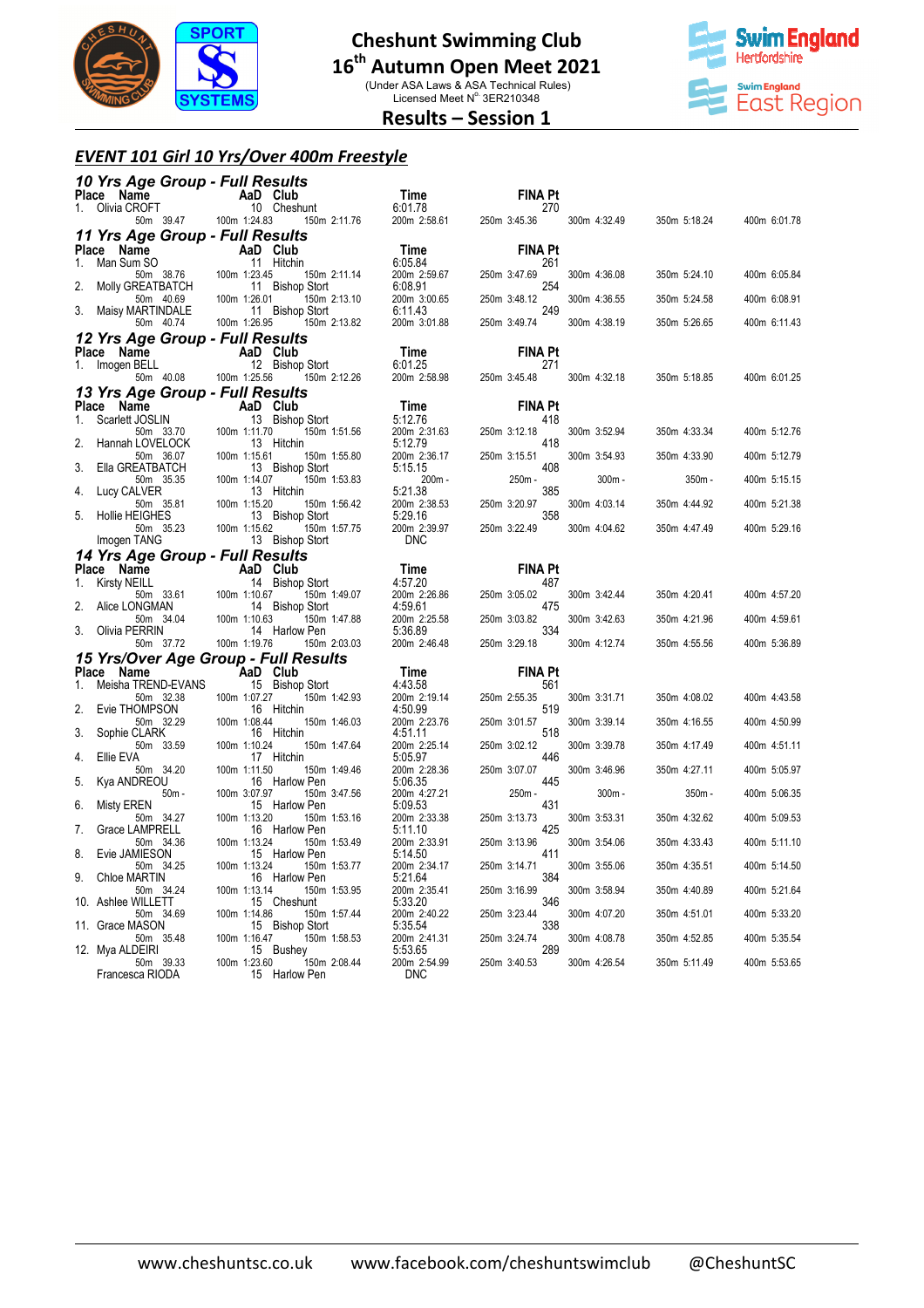

(Under ASA Laws & ASA Technical Rules)<br>Licensed Meet N° 3ER210348



## **Results – Session 1**

#### *EVENT 102 Boy 10 Yrs/Over 400m Freestyle*

|    | 11 Yrs Age Group - Full Results                                            |                           |                                                                |                                    |                            |              |              |              |
|----|----------------------------------------------------------------------------|---------------------------|----------------------------------------------------------------|------------------------------------|----------------------------|--------------|--------------|--------------|
|    | Place Name                                                                 | AaD Club                  |                                                                | Time                               | <b>FINA Pt</b>             |              |              |              |
| 1. | Elliot HALL<br>50m 38.15 100m 1:22.43<br>FRASER 11<br>2. Zachary FRASER    |                           | $11$ Bishop Stort<br>1:22.43<br>150m 2:08.52<br>11 Wellingboro | 5:49.69<br>200m 2:54.10<br>6:02.42 | 223<br>250m 3:39.40<br>200 | 300m 4:24.58 | 350m 5:09.43 | 400m 5:49.69 |
|    | 50m 38.69                                                                  | 100m 1:24.82              | 150m 2:11.36                                                   | 200m 2:58.58                       | 250m 3:46.37               | 300m 4:32.50 | 350m 5:18.17 | 400m 6:02.42 |
|    | 12 Yrs Age Group - Full Results                                            |                           |                                                                |                                    |                            |              |              |              |
|    | Place Name                                                                 |                           | AaD Club                                                       | Time                               | <b>FINA Pt</b>             |              |              |              |
| 1. | <b>Ce Name AaD (</b><br>Dmitrijs GRACOVS 12 H<br>- 50m 34.90  100m 1:14.04 |                           | 12 Harlow Pen<br>150m 1:54.44                                  | 5:14.59<br>200m 2:34.93            | 307<br>250m 3:15.31        | 300m 3:55.77 | 350m 4:36.18 | 400m 5:14.59 |
| 2. | Ethan DAVID-TOSTEVIN<br>50m 35.99                                          | 100m 1:15.96              | 12 Bishop Stort<br>150m 1:56.79                                | 5:22.01<br>200m 2:38.28            | 286<br>250m 3:19.50        | 300m 4:01.25 | 350m 4:42.71 | 400m 5:22.01 |
|    | Charlie PLUME                                                              |                           | 12 Harlow Pen                                                  | 5:28.75                            | 269                        |              |              |              |
|    | 50m 36.05 100m 1:16.71<br>13 Yrs Age Group - Full Results                  |                           | 150m 1:58.89                                                   | 200m 2:41.14                       | 250m 3:23.53               | 300m 4:04.77 | 350m 4:47.10 | 400m 5:28.75 |
|    | Place Name<br><b>Example 2</b> AaD Club                                    |                           |                                                                | Time                               | <b>FINA Pt</b>             |              |              |              |
| 1. | Oliver TOM                                                                 |                           | 13 Ware                                                        | 5:01.08                            | 350                        |              |              |              |
| 2. | 50m 31.74<br>Brandon MACDONALD-WILL                                        | 100m 1:08.34              | 150m 1:45.97<br>13 Bishop Stort                                | 200m 2:24.42<br>5:04.02            | 250m 3:02.88<br>340        | 300m 3:42.55 | 350m 4:22.90 | 400m 5:01.08 |
| 3. | 50m 32.65<br>Michael MANNIX                                                | 100m 1:10.46              | 150m 1:50.59<br>13 Harlow Pen                                  | 200m 2:30.45<br>5:15.88            | 250m 3:10.68<br>303        | 300m 3:50.01 | 350m 4:28.65 | 400m 5:04.02 |
| 4. | 50m 35.19<br>Robert GOR                                                    | 100m 1:15.21              | 150m 1:55.86<br>13 Bishop Stort                                | 200m 2:36.74<br>5:19.66            | 250m 3:17.19<br>292        | 300m 3:57.48 | 350m 4:37.68 | 400m 5:15.88 |
|    | 50m 35.24<br>Thomas MOODY                                                  | 100m 1:15.22              | 150m 1:56.42                                                   | 200m 2:37.27                       | 250m 3:18.11               | 300m 3:59.55 | 350m 4:40.77 | 400m 5:19.66 |
| 5. | 50m 35.22                                                                  | 100m 1:15.97              | 13 Harlow Pen<br>150m 1:58.25                                  | 5:26.20<br>200m 2:40.49            | 275<br>250m 3:22.50        | 300m 4:04.93 | 350m 4:46.88 | 400m 5:26.20 |
|    | 14 Yrs Age Group - Full Results                                            |                           |                                                                |                                    |                            |              |              |              |
| 1. | Place Name<br>James GOURPINAR                                              | <b>Example 2</b> AaD Club | 14 Harlow Pen                                                  | Time<br>4:31.06                    | <b>FINA Pt</b><br>480      |              |              |              |
|    | 50m 30.25                                                                  | 100m 1:04.23              | 150m 1:39.02                                                   | 200m 2:14.79                       | 250m 2:49.01               | 300m 3:24.55 | 350m 3:58.34 | 400m 4:31.06 |
| 2. | <b>William WHITE</b><br>50m 29.60                                          | 100m 1:03.23              | 14 Harlow Pen<br>150m 1:39.10                                  | 4:37.60<br>200m 2:15.42            | 446<br>250m 2:51.27        | 300m 3:27.84 | 350m 4:03.28 | 400m 4:37.60 |
| 3. | George GRIMWOOD<br>50m 32.87                                               | 100m 1:08.46              | 14 Bishop Stort<br>150m 1:46.11                                | 4:54.81<br>200m 2:23.99            | 373<br>250m 3:02.03        | 300m 3:40.31 | 350m 4:17.98 | 400m 4:54.81 |
| 4. | Oliver HUTCHINSON<br>50m 32.43                                             | 100m 1:09.79              | 14 Harlow Pen<br>150m 1:48.37                                  | 4:58.86<br>200m 2:27.19            | 358<br>250m 3:05.73        | 300m 3:45.22 | 350m 4:23.91 | 400m 4:58.86 |
| 5. | Jack BANNING<br>50m 32.45                                                  | 100m 1:10.09              | 14 Harlow Pen<br>150m 1:49.31                                  | 5:03.89<br>200m 2:29.37            | 340<br>250m 3:09.35        | 300m 3:48.83 | 350m 4:27.57 | 400m 5:03.89 |
| 6. | Joshua HUTCHINSON                                                          |                           | 14 Harlow Pen                                                  | 5:12.06                            | 314                        |              |              |              |
| 7. | 50m 32.93<br>Yun LEE                                                       | 100m 1:11.81              | 150m 1:51.09<br>14 Harlow Pen                                  | 200m 2:31.89<br>5:38.35            | 250m 3:11.98<br>246        | 300m 3:53.09 | 350m 4:33.72 | 400m 5:12.06 |
|    | 50m 32.49                                                                  | 100m 1:11.27              | 150m 1:54.26                                                   | 200m 2:38.31                       | 250m 3:23.03               | 300m 4:08.80 | 350m 4:55.31 | 400m 5:38.35 |
|    | 15 Yrs/Over Age Group - Full Results<br>Place Name                         |                           |                                                                | Time                               | <b>FINA Pt</b>             |              |              |              |
| 1. | Sami ZEMZAMI                                                               | AaD Club                  | 16 Bishop Stort                                                | 4:12.79                            | 591                        |              |              |              |
| 2. | 50m 28.54<br><b>Tyler JACKSON</b>                                          | 100m 59.93                | 150m 1:32.28<br>17 Harlow Pen                                  | 200m 2:04.62<br>4:22.99            | 250m 2:36.51<br>525        | 300m 3:09.33 | 350m 3:41.87 | 400m 4:12.79 |
|    | 50m 29.23                                                                  | 100m 1:01.29              | 150m 1:34.71                                                   | 200m 2:08.45                       | 250m 2:42.10               | 300m 3:16.24 | 350m 3:50.60 | 400m 4:22.99 |
| 3. | Daniel MONK<br>50m 29.56                                                   | 100m 1:02.45              | 17 Harlow Pen<br>150m 1:36.31                                  | 4:24.68<br>200m 2:10.34            | 515<br>250m 2:44.62        | 300m 3:18.94 | 350m 3:53.12 | 400m 4:24.68 |
| 4. | Jago DERRINGTON<br>50m 30.11                                               | 100m 1:02.83              | 15 Bishop Stort<br>150m 1:36.22                                | 4:27.87<br>200m 2:10.29            | 497<br>250m 2:44.34        | 300m 3:18.92 | 350m 3:53.77 | 400m 4:27.87 |
| 5. | Max ARNOLD<br>50m 29.48                                                    | 100m 1:03.38              | 15 Harlow Pen<br>150m 1:37.68                                  | 4:30.70<br>200m 2:12.75            | 482<br>250m 2:47.30        | 300m 3:21.92 | 350m 3:56.88 | 400m 4:30.70 |
| 6. | Callum COX<br>50m 30.12                                                    | 100m 1:04.24              | 15 Bishop Stort<br>150m 1:39.54                                | 4:35.39<br>200m 2:15.50            | 457<br>250m 2:50.00        | 300m 3:25.81 | 350m 4:01.15 | 400m 4:35.39 |
| 7. | George LOVELOCK                                                            |                           | 15 Hitchin                                                     | 4:36.65                            | 451                        |              |              |              |
| 8. | 50m 30.92<br>Thomas JOBSON                                                 | 100m 1:05.27              | 150m 1:40.66<br>18 Bushey                                      | 200m 2:16.25<br>4:40.24            | 250m 2:51.62<br>434        | 300m 3:26.57 | 350m 4:02.00 | 400m 4:36.65 |
| 9. | 50m 28.72<br>David BADCOCK                                                 | 100m 1:01.13              | 150m 1:35.94<br>15 Bishop Stort                                | 200m 2:10.67<br>4:43.15            | 250m 2:46.13<br>421        | 300m 3:23.79 | 350m 4:02.06 | 400m 4:40.24 |
|    | 50m 30.97<br>10. Tobias SINCLAIR                                           | 100m 1:05.02              | 150m 1:40.02<br>16 Ware                                        | 200m 2:16.26<br>4:48.73            | 250m 2:52.63<br>397        | 300m 3:29.49 | 350m 4:06.54 | 400m 4:43.15 |
|    | 50m 30.67<br>11. James HURSEY                                              | 100m 1:04.86              | 150m 1:41.09<br>17 Harlow Pen                                  | 200m 2:17.98<br>4:56.73            | 250m 2:55.77<br>365        | 300m 3:34.17 | 350m 4:12.58 | 400m 4:48.73 |
|    | 50m 31.65                                                                  | 100m 1:07.23              | 150m 1:45.77                                                   | 200m 2:23.79                       | 250m 3:02.27               | 300m 3:41.33 | 350m 4:19.60 | 400m 4:56.73 |
|    | 12. Ethan RYAN<br>50m 31.70                                                | 100m 1:07.49              | 16 Harlow Pen<br>150m 1:45.30                                  | 5.01.64<br>200m 2:24.97            | 348<br>250m 3:04.88        | 300m 3:45.04 | 350m 4:24.30 | 400m 5:01.64 |
|    | 13. Mark EVENS<br>50m 38.20                                                | 100m 1:20.56              | 24 Hitchin<br>150m 2:03.88                                     | 5:36.19<br>200m 2:47.92            | 251<br>250m 3:30.56        | 300m 4:13.69 | 350m 4:55.98 | 400m 5:36.19 |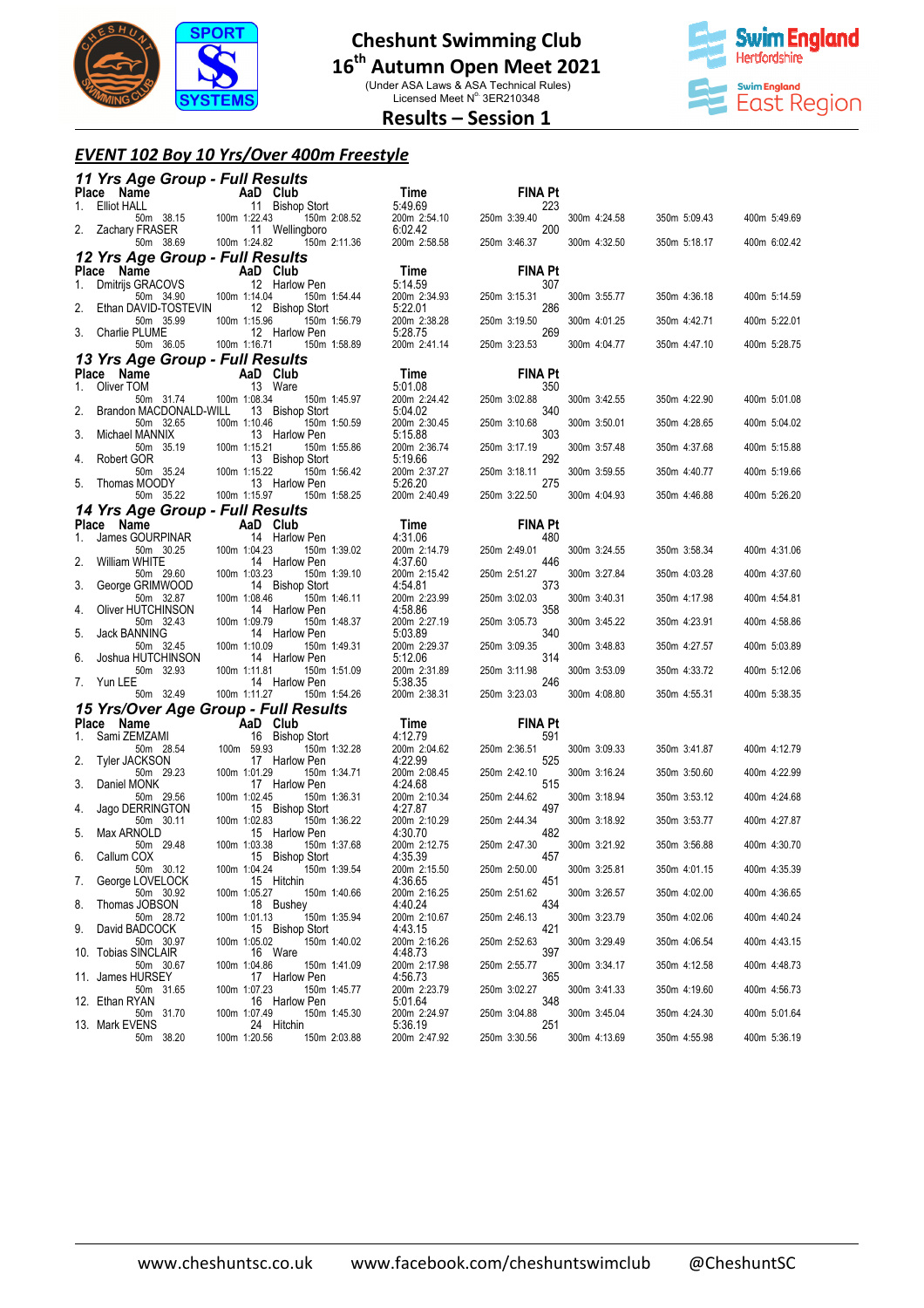

# **16 th Autumn Open Meet 2021**

(Under ASA Laws & ASA Technical Rules)<br>Licensed Meet N° 3ER210348



### **Results – Session 1**

#### *EVENT 103 Girl 09 Yrs/Over 100m Butterfly*

| 10 Yrs Age Group - Full Results<br>Place Name      |          | AaD Club                          | Time               | <b>FINA Pt</b> | 50             |
|----------------------------------------------------|----------|-----------------------------------|--------------------|----------------|----------------|
| Genna LEE<br>$1_{-}$                               |          | 10 Harlow Pen                     | 1:37.67            | 174            | 41.36          |
| 11 Yrs Age Group - Full Results                    |          |                                   |                    |                |                |
| Name<br>Place                                      |          | AaD Club                          | <b>Time</b>        | <b>FINA Pt</b> | 50             |
| Matilda TRAMONTANO WEL<br>1.                       | 11       | Hertford                          | 1:31.35            | 213            | 42.79          |
| 2.<br>Phoebe KENT                                  | 11       | Harlow Pen                        | 1:40.98            | 158            | 44.23          |
| 12 Yrs Age Group - Full Results                    |          |                                   |                    |                |                |
| Place<br>Name                                      | AaD Club |                                   | Time               | <b>FINA Pt</b> | 50             |
| Scarlett MERCER<br>1.                              | 12       | <b>Harlow Pen</b>                 | 1:26.84            | 248            | 39.80          |
| 2.<br>Emily FITZGERALD                             |          | 12 Harlow Pen                     | 1:32.75            | 204            | 41.30          |
| 13 Yrs Age Group - Full Results                    |          |                                   |                    |                |                |
| Place Name                                         | AaD Club |                                   | Time               | <b>FINA Pt</b> | 50             |
| <b>Isla CAVILL</b><br>1.                           | 13       | Hertford                          | 1:20.25            | 315            | 35.31          |
| 2.<br>Charlotte BRAKENBURY                         | 13       | Hitchin                           | 1:21.69            | 298            | 36.91          |
| 3.<br>Isabel MULLINGS                              |          | 13 Cheshunt                       | 1:21.97            | 295            | 37.96          |
| 4.<br>Sadie MOORE                                  |          | 13 Hertford                       | 1:26.37            | 252            | 40.13          |
| 5.<br>Annabel ARMSTRONG<br>6.                      |          | 13 Hertford<br>13 Harlow Pen      | 1:32.99<br>1:40.61 | 202<br>159     | 39.88<br>42.41 |
| <b>Tiffany FOX</b>                                 |          |                                   |                    |                |                |
| 14 Yrs Age Group - Full Results                    |          |                                   |                    |                |                |
| Place<br>Name                                      | AaD Club |                                   | Time               | <b>FINA Pt</b> | 50             |
| Emma FIELDS<br>1.                                  | 14       | <b>Bishop Stort</b>               | 1:10.97            | 455            | 33.36          |
| 2.<br>Olivia PERRIN                                | 14       | Harlow Pen                        | 1:18.58            | 335            | 35.47          |
| 3.<br>Harrie DEVINE                                | 14       | Hertford                          | 1:49.62            | 123            | 46.34          |
| 15 Yrs/Over Age Group - Full Results               |          |                                   |                    |                |                |
| Name<br>Place                                      | AaD Club |                                   | <b>Time</b>        | <b>FINA Pt</b> | 50             |
| Ashley RANSOME<br>1.                               | 25       | Hertford                          | 1:06.66            | 549            | 30.88          |
| 2.<br>Millie FIELDS                                | 17       | <b>Bishop Stort</b>               | 1:08.83            | 499            | 31.23          |
| 3.<br>Jessica FIELDS<br>4.                         | 15<br>16 | <b>Bishop Stort</b>               | 1:10.26<br>1:14.92 | 469<br>387     | 32.42<br>34.93 |
| <b>Bella PARKUS</b><br>5.<br><b>Isobel SANDERS</b> | 15       | <b>Bishop Stort</b><br>Harlow Pen | 1:20.21            | 315            | 36.16          |
| 6.<br>Isabella GOOD                                | 16       | <b>Bishop Stort</b>               | 1:20.94            | 307            | 36.03          |
| 7.<br>Elizabeth CLUNE                              | 15       | <b>Bishop Stort</b>               | 1:25.42            | 261            | 38.32          |
| 8.<br>Minnie SAVAGE                                | 16       | <b>Bishop Stort</b>               | 1:25.96            | 256            | 39.39          |
|                                                    |          |                                   |                    |                |                |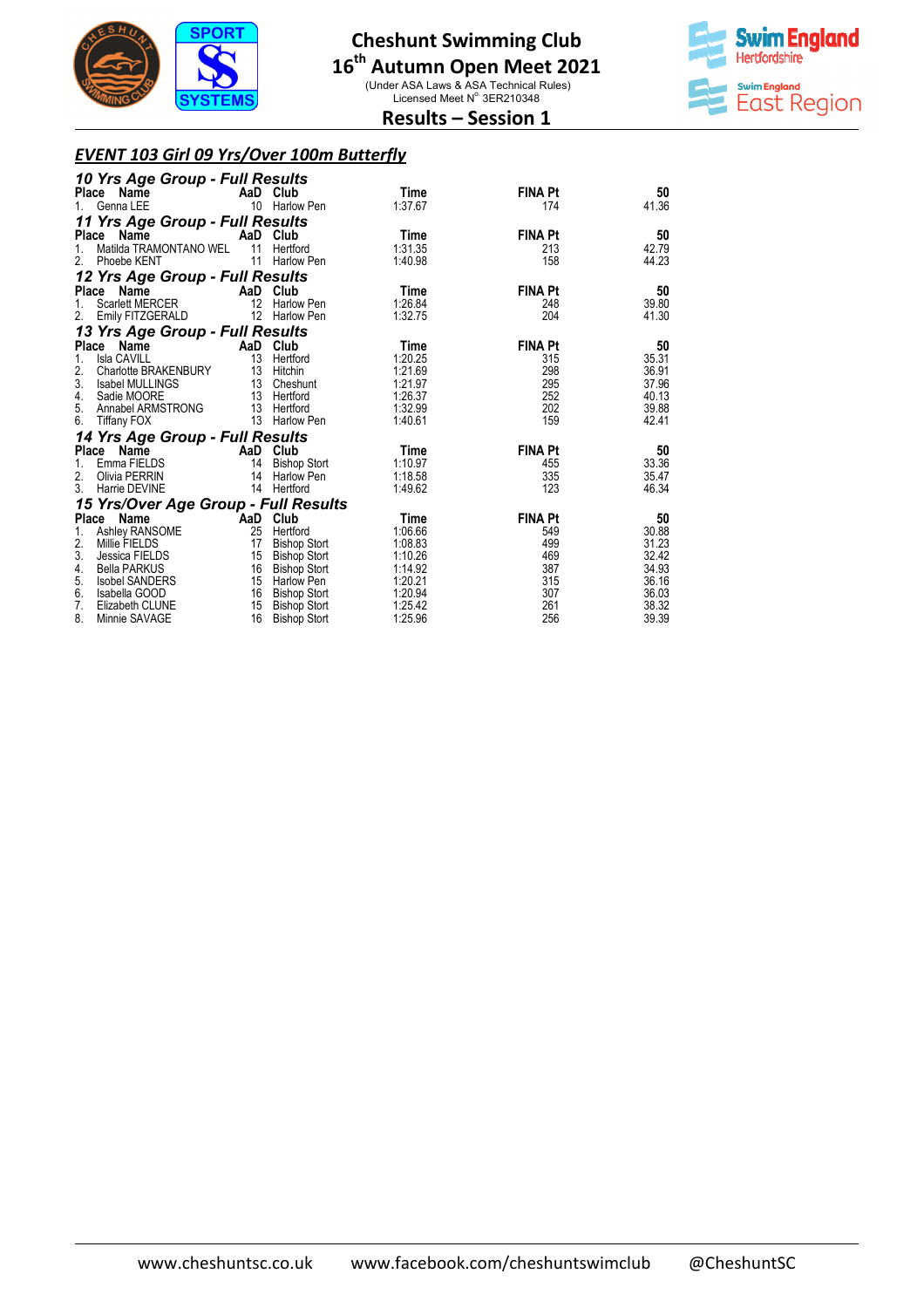

(Under ASA Laws & ASA Technical Rules)<br>Licensed Meet N° 3ER210348



## **Results – Session 1**

### *EVENT 104 Boy 09 Yrs/Over 100m Butterfly*

| 11 Yrs Age Group - Full Results      |                   |                     |            |                |       |
|--------------------------------------|-------------------|---------------------|------------|----------------|-------|
| Place Name                           |                   | AaD Club            | Time       | <b>FINA Pt</b> | 50    |
| Mikhail ZHARINOV<br>1.               | 11                | Hitchin             | 1:31.02    | 147            |       |
| 2.<br>Zachary FRASER                 | 11                | Wellingboro         | 1:53.38    | 76             | 51.67 |
| 12 Yrs Age Group - Full Results      |                   |                     |            |                |       |
| Place Name                           | <b>AaD</b> Club   |                     | Time       | <b>FINA Pt</b> | 50    |
| Dmitrijs GRACOVS<br>1.               | $12 \overline{ }$ | <b>Harlow Pen</b>   | 1:14.78    | 265            | 35.51 |
| 2.<br>Cooper SMITH                   | 12                | Harlow Pen          | 1:17.06    | 242            | 35.97 |
| 13 Yrs Age Group - Full Results      |                   |                     |            |                |       |
| Place Name                           |                   | AaD Club            | Time       | <b>FINA Pt</b> | 50    |
| Nate OGIER<br>$1_{-}$                | 13                | Hertford            | 1:15.54    | 257            | 34.27 |
| Maxim LUTSENKO                       | 13                | Cheshunt            | DQ 8.2     |                |       |
| 14 Yrs Age Group - Full Results      |                   |                     |            |                |       |
| Place Name                           |                   | AaD Club            | Time       | <b>FINA Pt</b> | 50    |
| Archie RANN<br>1.                    | 14                | Ware                | 1:04.86    | 407            | 30.56 |
| 2.<br>Kevin MOLDOVAN                 | 14                | Harlow Pen          | 1:05.26    | 399            | 30.03 |
| 3.<br>George TAYLOR                  |                   | 14 Bishop Stort     | 1:09.91    | 325            | 33.50 |
| 4.<br>Luke MORLEY                    | 14                | Hitchin             | 1:17.65    | 237            | 35.70 |
| 15 Yrs/Over Age Group - Full Results |                   |                     |            |                |       |
| Place Name                           |                   | AaD Club            | Time       | <b>FINA Pt</b> | 50    |
| Alessandro RIODA<br>1.               | 17                | Harlow Pen          | 59.19      | 535            | 26.96 |
| 2.<br>Callum COX                     | 15                | <b>Bishop Stort</b> | 1:04.04    | 423            | 29.80 |
| 3.<br>Nicholas SINCLAIR              | 18                | Ware                | 1:06.39    | 379            | 30.95 |
| Ethan MAY<br>4.                      | 16                | Harlow Pen          | 1:09.02    | 338            | 30.43 |
| 5.<br>Jake EVANS                     | 16                | Cheshunt            | 1:16.65    | 246            | 33.13 |
| 6.<br>Samuel CARTER                  | 15                | <b>Bishop Stort</b> | 1:18.07    | 233            | 34.42 |
| Taylor COE                           | 17                | Cheshunt            | <b>DNC</b> |                |       |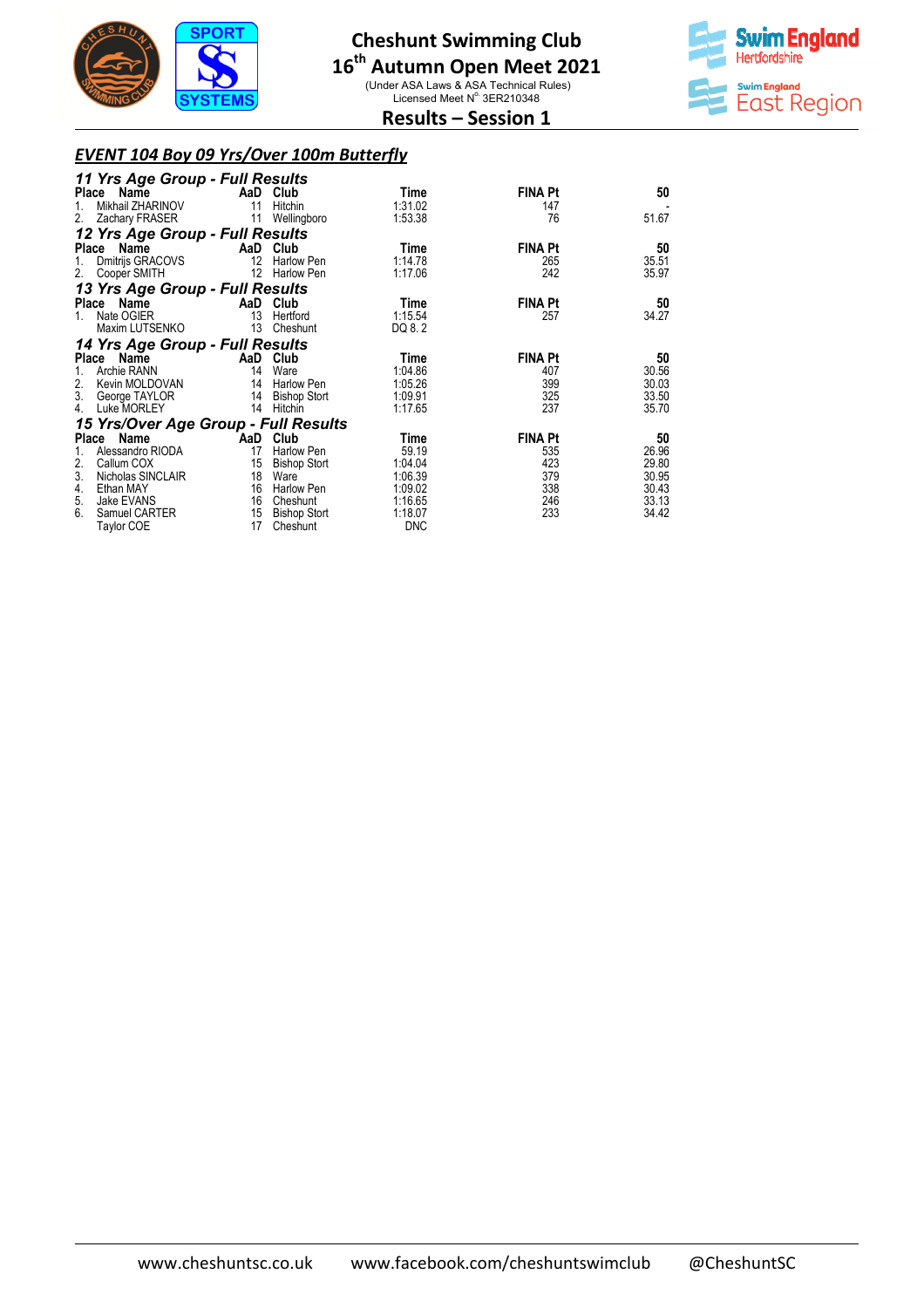

(Under ASA Laws & ASA Technical Rules)<br>Licensed Meet N° 3ER210348



## **Results – Session 1**

#### *EVENT 105 Girl 09 Yrs/Over 50m Backstroke*

|          | <b>09 Yrs Age Group - Full Results<br/> Place Name AaD Club Time<br/> 1. Nectaria ACCELEANU 9 Cheshunt 48.39<br/> 2. Elspeth LOWE 9 Bishop Stort 50.01<br/> 3. Charlotte STEWART 9 Co St Albans 50.74<br/> 4. Anna Lucia GONZALEZ BL 9 Go St Albans </b>        |          |                                    |                     |                       |
|----------|-----------------------------------------------------------------------------------------------------------------------------------------------------------------------------------------------------------------------------------------------------------------|----------|------------------------------------|---------------------|-----------------------|
|          |                                                                                                                                                                                                                                                                 |          |                                    |                     | <b>FINA Pt</b>        |
|          |                                                                                                                                                                                                                                                                 |          |                                    |                     | 149<br>135            |
|          |                                                                                                                                                                                                                                                                 |          |                                    |                     | 129                   |
|          |                                                                                                                                                                                                                                                                 |          |                                    |                     | 111<br>105            |
|          | 10 Yrs Age Group - Full Results<br>4. Manufacture and Chesture and Chesture and Chesture and Chesture and Chesture and Chesture and Chesture and Chesture and Chesture and Chesture and Chesture and Chesture and Chesture and Chesture and Chesture and Chestu |          |                                    |                     |                       |
|          |                                                                                                                                                                                                                                                                 |          | es <i>urts</i><br>Club<br>Cheshunt |                     | <b>FINA Pt</b>        |
|          |                                                                                                                                                                                                                                                                 |          |                                    |                     | 253                   |
|          |                                                                                                                                                                                                                                                                 |          |                                    |                     | 188<br>185            |
|          |                                                                                                                                                                                                                                                                 |          |                                    |                     | 183                   |
|          |                                                                                                                                                                                                                                                                 |          |                                    |                     | 182<br>180            |
|          |                                                                                                                                                                                                                                                                 |          |                                    |                     | 165                   |
|          |                                                                                                                                                                                                                                                                 |          |                                    |                     | 156                   |
|          |                                                                                                                                                                                                                                                                 |          |                                    |                     | 134<br>133            |
|          |                                                                                                                                                                                                                                                                 |          |                                    |                     | 131                   |
|          |                                                                                                                                                                                                                                                                 |          |                                    |                     | 102                   |
|          |                                                                                                                                                                                                                                                                 |          |                                    |                     | 85                    |
|          |                                                                                                                                                                                                                                                                 |          |                                    |                     | <b>FINA Pt</b>        |
|          |                                                                                                                                                                                                                                                                 |          |                                    |                     | 261                   |
|          |                                                                                                                                                                                                                                                                 |          |                                    |                     | 251                   |
|          |                                                                                                                                                                                                                                                                 |          |                                    |                     | 213<br>194            |
|          |                                                                                                                                                                                                                                                                 |          |                                    |                     | 186                   |
|          |                                                                                                                                                                                                                                                                 |          |                                    |                     | 165<br>140            |
|          |                                                                                                                                                                                                                                                                 |          |                                    |                     | 135                   |
|          |                                                                                                                                                                                                                                                                 |          |                                    |                     | 124                   |
|          |                                                                                                                                                                                                                                                                 |          |                                    |                     | 111<br>109            |
|          |                                                                                                                                                                                                                                                                 |          |                                    |                     | 75                    |
|          |                                                                                                                                                                                                                                                                 |          |                                    |                     |                       |
|          |                                                                                                                                                                                                                                                                 |          |                                    |                     |                       |
|          |                                                                                                                                                                                                                                                                 |          |                                    |                     |                       |
|          |                                                                                                                                                                                                                                                                 |          |                                    |                     |                       |
|          |                                                                                                                                                                                                                                                                 |          |                                    |                     | <b>FINA Pt</b><br>306 |
|          |                                                                                                                                                                                                                                                                 |          |                                    |                     | 264                   |
|          |                                                                                                                                                                                                                                                                 |          |                                    |                     | 256                   |
|          |                                                                                                                                                                                                                                                                 |          |                                    |                     | 243<br>236            |
|          |                                                                                                                                                                                                                                                                 |          |                                    |                     | 208                   |
|          |                                                                                                                                                                                                                                                                 |          |                                    |                     |                       |
|          | <b>13 Yrs Age Group - Full Results<br/> Place Name AaD Club<br/> 1. Brianna HANSEN-HOARE 13 Harlow Pen<br/> 2. Kallie JACKSON 13 Harlow Pen<br/> 3. Isla CAVILL 13 Hertford</b>                                                                                 |          |                                    |                     |                       |
|          |                                                                                                                                                                                                                                                                 |          |                                    | Time<br>32.61       | <b>FINA Pt</b><br>487 |
|          |                                                                                                                                                                                                                                                                 |          |                                    | 33.27               | 459                   |
| 3.<br>4. | <b>13</b> Hertford<br><b>Isla CAVILL</b><br>Eliza ANDREWS                                                                                                                                                                                                       | 13       | <b>Bishop Stort</b>                | 34.94<br>35.37      | 396<br>382            |
| 5.       | Jemima CROSS                                                                                                                                                                                                                                                    | 13       | Hitchin                            | 35.45               | 379                   |
| 6.       | Catherine CLUNE                                                                                                                                                                                                                                                 | 13       | <b>Bishop Stort</b>                | 36.28               | 354                   |
| 7.<br>8. | Alice LOWE<br>Olivia GIBBINS                                                                                                                                                                                                                                    | 13<br>13 | <b>Bishop Stort</b><br>Hertford    | 37.92<br>38.03      | 310<br>307            |
| 9.       | Molly BARTUP                                                                                                                                                                                                                                                    | 13       | Cheshunt                           | 38.44               | 297                   |
|          | 10. Phoebe GRIFFITHS<br>11. Freya GORDON                                                                                                                                                                                                                        | 13<br>13 | Bushey<br><b>Harlow Pen</b>        | 38.63<br>39.51      | 293<br>274            |
|          | 12. Kayleigh PEACOCK                                                                                                                                                                                                                                            | 13       | Harlow Pen                         | 40.84               | 248                   |
|          | 13. Freya HADNUTT                                                                                                                                                                                                                                               | 13       | Bishop Stort                       | 40.94               | 246                   |
|          | 14. Annabel ARMSTRONG<br>15. Emily REASON                                                                                                                                                                                                                       | 13<br>13 | Hertford<br>Hertford               | 41.24<br>41.46      | 241<br>237            |
|          | 16. Tittany FOX                                                                                                                                                                                                                                                 | 13       | Harlow Pen                         | 42.25               | 224                   |
|          | 17. Ella-Louise MISSAH                                                                                                                                                                                                                                          | 13       | <b>Bishop Stort</b>                | 42.40               | 221                   |
|          | 18. Elizabeth GOURPINAR<br>Cerys O'DONNELL                                                                                                                                                                                                                      | 13<br>13 | Harlow Pen<br>Bishop Stort         | 46.23<br><b>DNC</b> | 171                   |
|          | 14 Yrs Age Group - Full Results                                                                                                                                                                                                                                 |          |                                    |                     |                       |
| Place    | Name                                                                                                                                                                                                                                                            |          | AaD Club                           | Time                | FINA Pt               |
| 1.<br>1. | Olivia WRIGHT<br>Rachael CARPENTER                                                                                                                                                                                                                              | 14<br>14 | Hertford<br>Ware                   | 35.89<br>35.89      | 365<br>365            |
| 3.       | Grace BALL                                                                                                                                                                                                                                                      | 14       | Bushey                             | 35.98               | 363                   |
| 4.<br>5. | Abbie GRIFFITHS                                                                                                                                                                                                                                                 | 14<br>14 | Bushey                             | 36.42               | 350                   |
| 6.       | Grace SOFOKLEOUS-AMES<br>Ella-Louise MONAGHAN                                                                                                                                                                                                                   | 14       | Cheshunt<br>Hitchin                | 38.22<br>39.64      | 302<br>271            |
| 7.       | India ROBINSON                                                                                                                                                                                                                                                  | 14       | Hitchin                            | 41.10               | 243                   |
| 8.       | Harrie DEVINE<br>Olivia THOMAS-AUSTIN                                                                                                                                                                                                                           | 14<br>14 | Hertford<br><b>Bishop Stort</b>    | 41.64<br><b>DNC</b> | 234                   |
|          | Ciara SHORTALL                                                                                                                                                                                                                                                  | 14       | Harlow Pen                         | DQ 4.4              |                       |
|          | Olivia BALL                                                                                                                                                                                                                                                     | 14       | Bushey                             | DQ 6.4              |                       |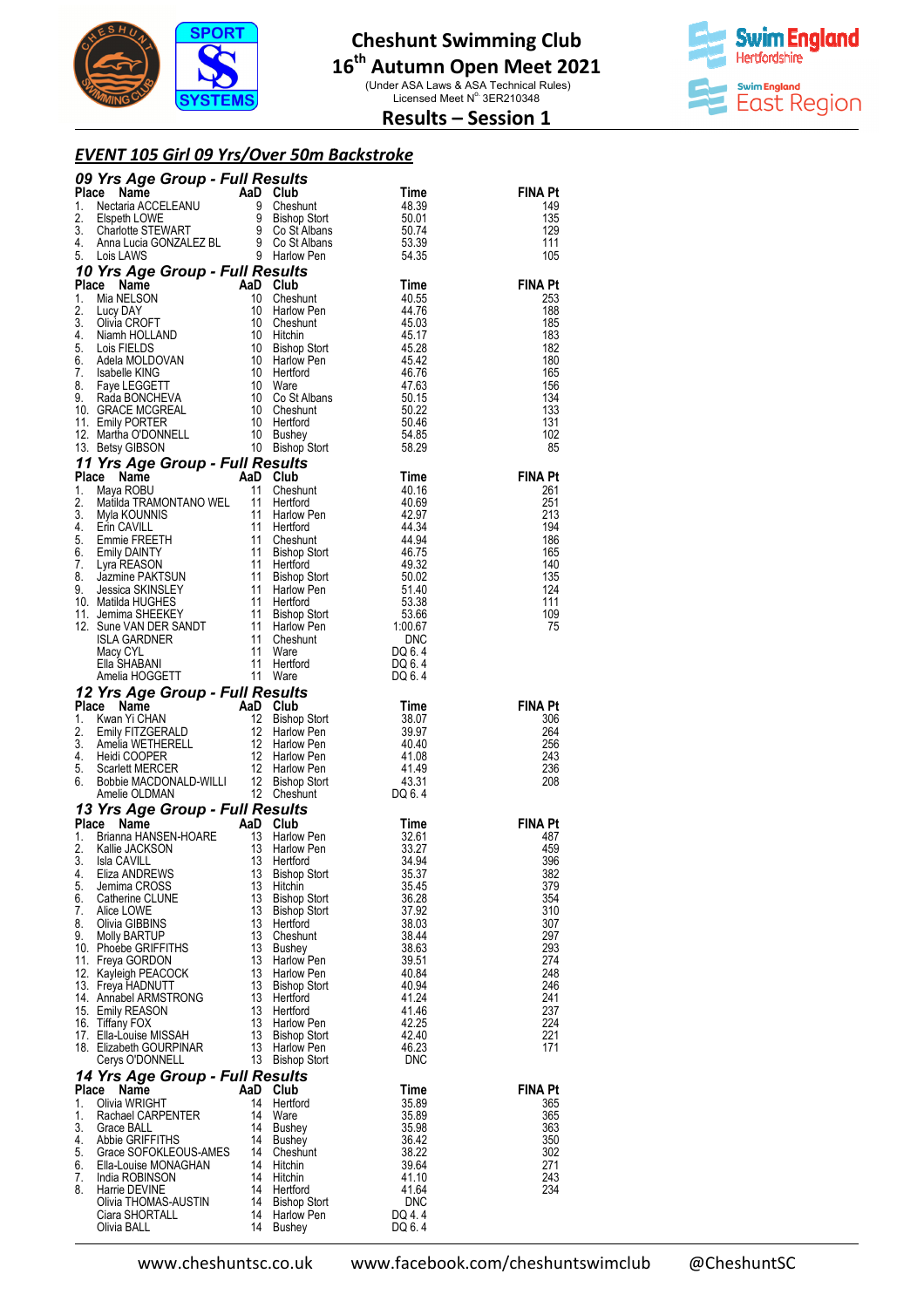

# **16 th Autumn Open Meet 2021**

(Under ASA Laws & ASA Technical Rules)<br>Licensed Meet N° 3ER210348



## **Results – Session 1**

|     | 15 Yrs/Over Age Group - Full Results |     |                     |        |                |  |  |  |  |
|-----|--------------------------------------|-----|---------------------|--------|----------------|--|--|--|--|
|     | Place<br>Name                        | AaD | Club                | Time   | <b>FINA Pt</b> |  |  |  |  |
|     | Freya REILLY                         | 16  | <b>Bishop Stort</b> | 34.15  | 424            |  |  |  |  |
| 2.  | Francesca VANN                       | 17  | Harlow Pen          | 35.65  | 373            |  |  |  |  |
| 3.  | Sophie CLARK                         | 16  | Hitchin             | 36.08  | 360            |  |  |  |  |
| 4.  | Evie JAMIESON                        | 15  | <b>Harlow Pen</b>   | 36.10  | 359            |  |  |  |  |
| 5.  | <b>Isobel SANDERS</b>                | 15  | <b>Harlow Pen</b>   | 36.20  | 356            |  |  |  |  |
| 5.  | Jessica PRESLAND                     | 18  | Bushey              | 36.20  | 356            |  |  |  |  |
|     | Aoife JAMES                          | 16  | <b>Bishop Stort</b> | 37.01  | 333            |  |  |  |  |
| 8.  | <b>Chloe MARTIN</b>                  | 16  | <b>Harlow Pen</b>   | 37.98  | 308            |  |  |  |  |
| 9.  | Freyja SOMERS                        | 17  | <b>Bishop Stort</b> | 38.20  | 303            |  |  |  |  |
| 10. | Eve SWEENEY                          | 15  | Hitchin             | 42.02  | 227            |  |  |  |  |
|     | 11. Phoebe MCGREAL                   | 15  | Cheshunt            | 43.99  | 198            |  |  |  |  |
|     | Kya ANDREOU                          | 16  | <b>Harlow Pen</b>   | DQ 4.4 |                |  |  |  |  |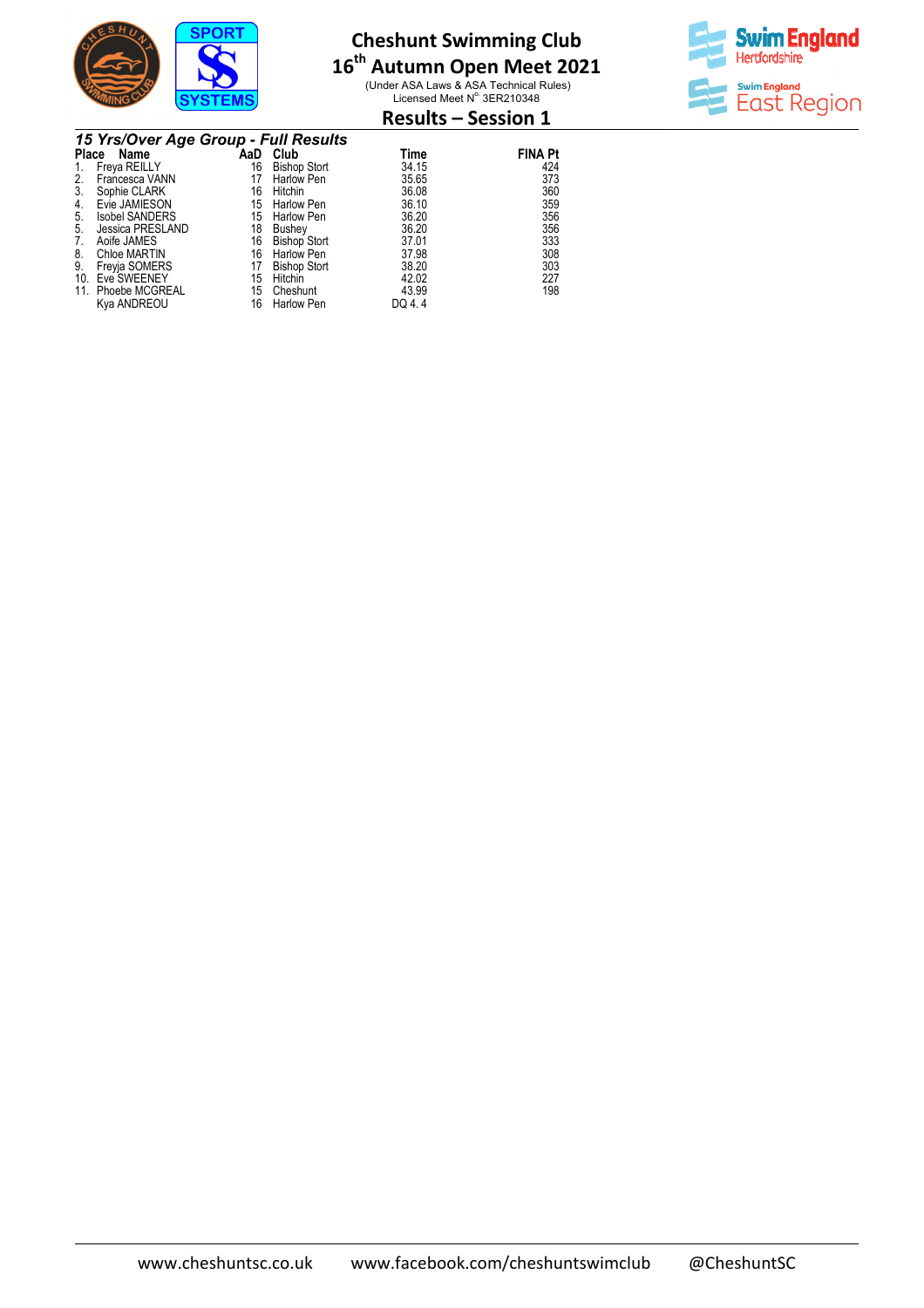

(Under ASA Laws & ASA Technical Rules)<br>Licensed Meet N° 3ER210348



## **Results – Session 1**

#### *EVENT 106 Boy 09 Yrs/Over 50m Backstroke*

| <b>09 Yrs Age Group - Full Results</b><br>Time<br>1. Dominik STERBAK<br>2. Bobby MERCER<br>2. Bobby MERCER<br>9 Harlow Pen<br>4. Suyd BIRD<br>4. Guy SPEARMAN-BAINES<br>5. FABIO GIAMBRONE<br>5. FABIO GIAMBRONE<br>6. Eric BAI<br>1. Constalling<br>1. Con                                                                                                                                                                                                                            |          |                                   |                   |                       |
|----------------------------------------------------------------------------------------------------------------------------------------------------------------------------------------------------------------------------------------------------------------------------------------------------------------------------------------------------------------------------------------------------------------------------------------------------------------------------------------|----------|-----------------------------------|-------------------|-----------------------|
|                                                                                                                                                                                                                                                                                                                                                                                                                                                                                        |          |                                   |                   | <b>FINA Pt</b>        |
|                                                                                                                                                                                                                                                                                                                                                                                                                                                                                        |          |                                   |                   | 137                   |
|                                                                                                                                                                                                                                                                                                                                                                                                                                                                                        |          |                                   |                   | 95<br>80              |
|                                                                                                                                                                                                                                                                                                                                                                                                                                                                                        |          |                                   |                   | 78                    |
|                                                                                                                                                                                                                                                                                                                                                                                                                                                                                        |          |                                   |                   | 59                    |
|                                                                                                                                                                                                                                                                                                                                                                                                                                                                                        |          |                                   |                   | 59                    |
| 10 Yrs Age Group - Full Results                                                                                                                                                                                                                                                                                                                                                                                                                                                        |          |                                   |                   |                       |
|                                                                                                                                                                                                                                                                                                                                                                                                                                                                                        |          |                                   | Time<br>45.48     | <b>FINA Pt</b><br>116 |
|                                                                                                                                                                                                                                                                                                                                                                                                                                                                                        |          |                                   | 52.29             | 76                    |
|                                                                                                                                                                                                                                                                                                                                                                                                                                                                                        |          |                                   | DQ 6.4            |                       |
| Place Name AaD Club<br>1. Harry EARL 10 Ware<br>2. RONNIE BULLEN 10 Cheshunt<br>Nicolae ACCELEANU 10 Cheshunt<br>11 Yrs Age Group - Full Results<br>Place Name AaD Club<br>11 Yrs Age Group - Full Results<br>1. Samuel BIRD<br>Nicolae ACCELEANTO<br>Comment Control of the Samuel BIRD<br>Samuel BIRD<br>2 Zachary FRASER<br>Lugi GIAMBEND<br>Lugi GIAMBEND<br>Example 11 Cheshunt<br>Theodore PERRIN<br>Theodore PERRIN<br>11 Cheshunt<br>11 Harlow Pen<br>3 44.29<br>Guillermo MOR |          |                                   |                   |                       |
|                                                                                                                                                                                                                                                                                                                                                                                                                                                                                        |          |                                   |                   | <b>FINA Pt</b>        |
| 1.                                                                                                                                                                                                                                                                                                                                                                                                                                                                                     |          |                                   |                   | 155                   |
| 2.<br>3.                                                                                                                                                                                                                                                                                                                                                                                                                                                                               |          |                                   |                   | 137<br>127            |
| 4.                                                                                                                                                                                                                                                                                                                                                                                                                                                                                     |          |                                   |                   | 126                   |
| 5.                                                                                                                                                                                                                                                                                                                                                                                                                                                                                     |          |                                   |                   | 126                   |
| 6.                                                                                                                                                                                                                                                                                                                                                                                                                                                                                     |          |                                   |                   | 95                    |
| 7.<br>8.                                                                                                                                                                                                                                                                                                                                                                                                                                                                               |          |                                   |                   | 93                    |
| 9.                                                                                                                                                                                                                                                                                                                                                                                                                                                                                     |          |                                   |                   | 83<br>67              |
| 10. Archie HUNT                                                                                                                                                                                                                                                                                                                                                                                                                                                                        |          |                                   |                   | 62                    |
|                                                                                                                                                                                                                                                                                                                                                                                                                                                                                        |          |                                   |                   |                       |
| 12 Yrs Age Group - Full Results<br>12 Vrs Age Group - Full Results<br>Place Name<br>1. Dylan DAVENPORT 12 Bishop Stort 36.24<br>2. Ethan DAVID-TOSTEVIN 12 Bishop Stort 36.60<br>3. Charlie PLUME<br>4. George SWEENEY 12 Hirtchin 39.84<br>4. George SWEENEY 12 Hirtchin 39.                                                                                                                                                                                                          |          |                                   |                   |                       |
|                                                                                                                                                                                                                                                                                                                                                                                                                                                                                        |          |                                   |                   | <b>FINA Pt</b>        |
|                                                                                                                                                                                                                                                                                                                                                                                                                                                                                        |          |                                   |                   | 230<br>223            |
|                                                                                                                                                                                                                                                                                                                                                                                                                                                                                        |          |                                   |                   | 211                   |
|                                                                                                                                                                                                                                                                                                                                                                                                                                                                                        |          |                                   |                   | 173                   |
|                                                                                                                                                                                                                                                                                                                                                                                                                                                                                        |          |                                   |                   | 144                   |
|                                                                                                                                                                                                                                                                                                                                                                                                                                                                                        |          |                                   |                   | 140                   |
|                                                                                                                                                                                                                                                                                                                                                                                                                                                                                        |          |                                   |                   | 118<br>117            |
|                                                                                                                                                                                                                                                                                                                                                                                                                                                                                        |          |                                   |                   | 101                   |
|                                                                                                                                                                                                                                                                                                                                                                                                                                                                                        |          |                                   |                   | 78                    |
|                                                                                                                                                                                                                                                                                                                                                                                                                                                                                        |          |                                   |                   | 58                    |
| 11. Guy ANTHONY 12 Harlow Fell<br><b>1. Guy ANTHONY</b> 12 Harlow Fell<br><b>Place Name AaD Club</b><br>1. Beau REILLY 13 Bishop Stort 34.49<br>2. Michael MANNIX 13 Harlow Pen 35.66<br>3. Alfie BULLOCK 13 Cheshunt 36.63<br>4.79<br>5. Billy CYL 13                                                                                                                                                                                                                                 |          |                                   |                   |                       |
|                                                                                                                                                                                                                                                                                                                                                                                                                                                                                        |          |                                   |                   | FINA Pt<br>267        |
|                                                                                                                                                                                                                                                                                                                                                                                                                                                                                        |          |                                   |                   | 241                   |
|                                                                                                                                                                                                                                                                                                                                                                                                                                                                                        |          |                                   |                   | 223                   |
|                                                                                                                                                                                                                                                                                                                                                                                                                                                                                        |          |                                   |                   | 203                   |
|                                                                                                                                                                                                                                                                                                                                                                                                                                                                                        |          |                                   |                   | 200<br>145            |
|                                                                                                                                                                                                                                                                                                                                                                                                                                                                                        |          |                                   |                   | 133                   |
|                                                                                                                                                                                                                                                                                                                                                                                                                                                                                        |          |                                   |                   |                       |
| <b>14 Yrs Age Group - Full Results<br/> Place Name AaD Club<br/> 1. Jacob HAYES 14 Bishop Stort<br/> 2. George GRIMWOOD 14 Bishop Stort<br/> 14 Bishop Stort</b>                                                                                                                                                                                                                                                                                                                       |          |                                   |                   |                       |
|                                                                                                                                                                                                                                                                                                                                                                                                                                                                                        |          |                                   | $Time$<br>$31.46$ | <b>FINA Pt</b>        |
|                                                                                                                                                                                                                                                                                                                                                                                                                                                                                        |          |                                   |                   | 352                   |
| James GOURPINAR<br>3.                                                                                                                                                                                                                                                                                                                                                                                                                                                                  | - 14     | Harlow Pen                        | 32.55<br>32.74    | 318<br>312            |
| 4.<br>Joshua HUTCHINSON                                                                                                                                                                                                                                                                                                                                                                                                                                                                | 14       | <b>Harlow Pen</b>                 | 33.57             | 289                   |
| 5.<br>Oliver HUTCHINSON                                                                                                                                                                                                                                                                                                                                                                                                                                                                | 14       | Harlow Pen                        | 33.67             | 287                   |
| 6.<br>Alexander CAIRNCROSS                                                                                                                                                                                                                                                                                                                                                                                                                                                             | 14       | Hitchin                           | 35.69             | 241                   |
| Charlie PADGHAM<br>7.<br>8.<br><b>Jack BANNING</b>                                                                                                                                                                                                                                                                                                                                                                                                                                     | 14<br>14 | Bushey<br>Harlow Pen              | 36.33<br>36.39    | 228<br>227            |
| Thomas CROPLEY<br>9.                                                                                                                                                                                                                                                                                                                                                                                                                                                                   | 14       | Hitchin                           | 36.77             | 220                   |
| 10. Jared KRUGER                                                                                                                                                                                                                                                                                                                                                                                                                                                                       | 14       | Hertford                          | 37.14             | 214                   |
| 15 Yrs/Over Age Group - Full Results                                                                                                                                                                                                                                                                                                                                                                                                                                                   |          |                                   |                   |                       |
| Place<br>Name                                                                                                                                                                                                                                                                                                                                                                                                                                                                          | AaD      | Club                              | Time              | FINA Pt               |
| Ciaran WHATMORE<br>1.<br>2.<br>Jago DERRINGTON                                                                                                                                                                                                                                                                                                                                                                                                                                         | 17<br>15 | Hertford<br><b>Bishop Stort</b>   | 30.25<br>30.58    | 396<br>383            |
| 3.<br>Max ARNOLD                                                                                                                                                                                                                                                                                                                                                                                                                                                                       | 15       | Harlow Pen                        | 30.61             | 382                   |
| 4.<br>Taylor COE                                                                                                                                                                                                                                                                                                                                                                                                                                                                       | 17       | Cheshunt                          | 31.07             | 365                   |
| 5.<br>George KNOTT                                                                                                                                                                                                                                                                                                                                                                                                                                                                     | 16       | Hitchin                           | 33.50             | 291                   |
| 6.<br>Thomas LIDDIARD<br>7.<br>Samuel CARTER                                                                                                                                                                                                                                                                                                                                                                                                                                           | 15<br>15 | Ware                              | 33.62<br>34.39    | 288<br>269            |
| Ethan RYAN<br>8.                                                                                                                                                                                                                                                                                                                                                                                                                                                                       | 16       | <b>Bishop Stort</b><br>Harlow Pen | 34.68             | 263                   |
| 9.<br>Jake EVANS                                                                                                                                                                                                                                                                                                                                                                                                                                                                       | 16       | Cheshunt                          | 35.75             | 240                   |
| 10. Antonio TORRPO                                                                                                                                                                                                                                                                                                                                                                                                                                                                     | 15       | Cheshunt                          | 39.62             | 176                   |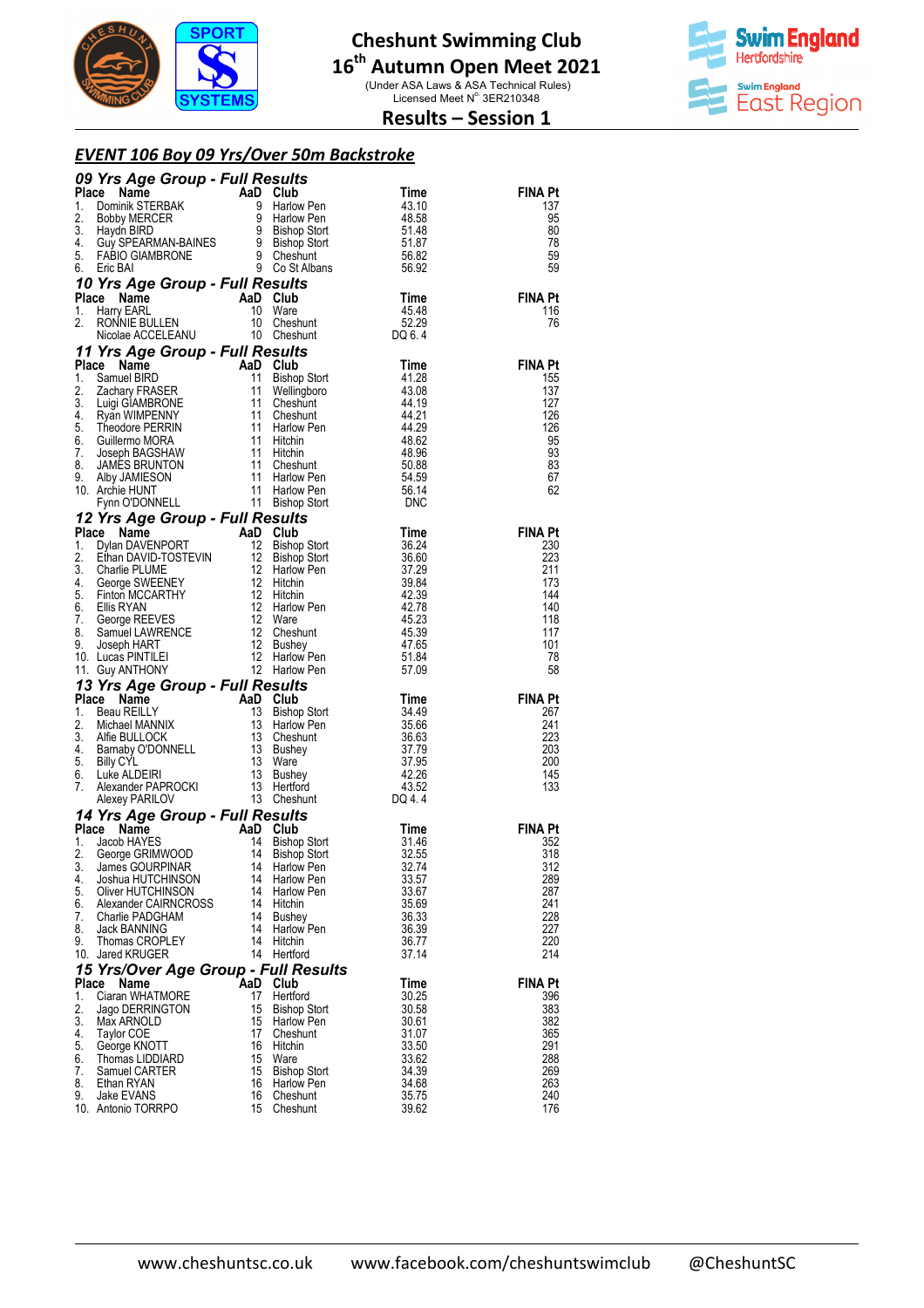

# **16 th Autumn Open Meet 2021**

(Under ASA Laws & ASA Technical Rules)<br>Licensed Meet N° 3ER210348



**Results – Session 1** 

### *EVENT 107 Girl 09 Yrs/Over 100m Breaststroke*

|              | 09 Yrs Age Group - Full Results              |          |                                    |                    |                       |                |
|--------------|----------------------------------------------|----------|------------------------------------|--------------------|-----------------------|----------------|
|              | Place Name                                   |          | AaD Club                           | Time               | FINA Pt               | 50             |
| 1.           | Erika KUKULKA                                |          | 9 Co St Albans                     | 1:46.45            | 201                   | 50.40          |
|              | 10 Yrs Age Group - Full Results              |          |                                    |                    |                       |                |
| Place<br>1.  | Name<br>Mia NELSON                           |          | AaD Club<br>10 Cheshunt            | Time<br>1:43.35    | <b>FINA Pt</b><br>219 | 50<br>48.26    |
| 2.           | Olivia CROFT                                 |          | 10 Cheshunt                        | 1:52.11            | 172                   | 54.00          |
| 3.           | Kayla SMITH                                  |          | 10 Harlow Pen                      | 1:53.03            | 167                   | 51.62          |
| 4.           | Martha O'DONNELL                             |          | 10 Bushey                          | 2:28.44            | 74                    | 1:07.02        |
|              | 11 Yrs Age Group - Full Results              |          |                                    |                    |                       |                |
|              | Place Name                                   |          | AaD Club                           | Time               | <b>FINA Pt</b>        | 50             |
| 1.<br>2.     | Lydia BUCKLAND                               | 11       | Hitchin<br>11 Bishop Stort         | 1:34.46<br>1:37.99 | 287<br>257            | 43.79<br>47.15 |
| 3.           | Molly GREATBATCH<br>Myla KOUNNIS             |          | 11 Harlow Pen                      | 1:41.56            | 231                   | 49.12          |
| 4.           | Emmie FREETH                                 |          | 11 Cheshunt                        | 1:42.69            | 223                   | 48.71          |
| 5.           | Maya ROBU                                    |          | 11 Cheshunt                        | 1:46.67            | 199                   | 50.90          |
| 6.           | Ella SHABANI                                 |          | 11 Hertford<br>11 Hitchin          | 1:47.71            | 194                   | 48.47          |
| 7.<br>8.     | Giulia CEMELI<br>Emily DEATH                 |          | 11 Harlow Pen                      | 1:48.37<br>2:06.70 | 190<br>119            | 49.92<br>56.86 |
|              | 12 Yrs Age Group - Full Results              |          |                                    |                    |                       |                |
|              | Place Name                                   |          | AaD Club                           | Time               | <b>FINA Pt</b>        | 50             |
| 1.           | Summer BUCKLAND                              |          | 12 Harlow Pen                      | 1:26.19            | 378                   | 40.77          |
| 2.           | Zoe OPIYO                                    | 12       | Bishop Stort                       | 1:33.49            | 296                   | 43.86          |
| 3.           | Ananda TO                                    |          | 12 Ware                            | 1:42.95            | 222                   | 49.44          |
|              | 13 Yrs Age Group - Full Results              |          |                                    |                    |                       |                |
| 1.           | Place Name<br>Ella GREATBATCH                | 13       | AaD Club<br>Bishop Stort           | Time<br>1:22.22    | <b>FINA Pt</b><br>436 | 50<br>38.96    |
| 2.           | <b>Hollie HEIGHES</b>                        |          | 13 Bishop Stort                    | 1:25.78            | 384                   | 40.19          |
| 3.           | Jemima CROSS                                 |          | 13 Hitchin                         | 1:26.73            | 371                   | 41.12          |
| 4.           | Isabel MULLINGS                              |          | 13 Cheshunt                        | 1:28.00            | 355                   | 41.36          |
| 5.<br>6.     | Scarlett JOSLIN<br>Catherine CLUNE           |          | 13 Bishop Stort<br>13 Bishop Stort | 1:28.82<br>1:29.35 | 346<br>339            | 42.04<br>42.48 |
| 7.           | Molly BARTUP                                 |          | 13 Cheshunt                        | 1:31.37            | 317                   | 44.48          |
| 8.           | Sadie MOORE                                  |          | 13 Hertford                        | 1:31.52            | 316                   | 42.64          |
| 9.           | Lucy CALVER                                  |          | 13 Hitchin                         | 1:33.76            | 294                   | 44.45          |
|              | 10. Phoebe GRIFFITHS                         |          | 13 Bushey<br>13 Hitchin            | 1:35.75            | 276                   | 43.97<br>44.17 |
|              | 11. Rose FAUSSET<br>12. Gemma ADAMS ROTHWELL |          | 13 Ware                            | 1:35.83<br>1:36.54 | 275<br>269            | 46.07          |
|              | 13. Nicole VECERE                            |          | 13 Cheshunt                        | 1:37.31            | 263                   | 45.74          |
|              | 14. Freya GORDON                             |          | 13 Harlow Pen                      | 1:38.41            | 254                   | 46.70          |
|              | 15. Olivia GIBBINS                           |          | 13 Hertford<br>13 Hertford         | 1:41.32            | 233<br>213            | 47.32          |
|              | 16. Emily REASON<br>17. Kayleigh PEACOCK     |          | 13 Harlow Pen                      | 1:44.29<br>1:48.08 | 192                   | 47.55<br>50.65 |
|              | Elizabeth GOURPINAR                          |          | 13 Harlow Pen                      | DQ 7.3             |                       |                |
|              | 14 Yrs Age Group - Full Results              |          |                                    |                    |                       |                |
| <b>Place</b> | Name                                         |          | AaD Club                           | Time               | <b>FINA Pt</b>        | 50             |
| 1.           | Alice LONGMAN                                |          | 14 Bishop Stort                    | 1:19.74            | 478                   | 38.23          |
| 2.<br>3.     | Miriam MOUKDAD<br>Rachael CARPENTER          |          | 14 Bishop Stort<br>14 Ware         | 1:23.72<br>1:29.42 | 413<br>339            | 40.10<br>43.77 |
| 4.           | Abbie GRIFFITHS                              |          | 14 Bushey                          | 1:34.76            | 284                   | 44.21          |
| 5.           | Sophie EVA                                   |          | 14 Hitchin                         | 1:36.54            | 269                   | 44.16          |
| 6.           | Grace SOFOKLEOUS-AMES 14 Cheshunt            |          |                                    | 1:36.69            | 268                   | 45.03          |
| 7.           | Jessica DRURY                                |          | 14 Hitchin                         | 1:37.07            | 265                   | 44.99          |
|              | 15 Yrs/Over Age Group - Full Results         |          |                                    |                    |                       |                |
| 1.           | Place Name<br>Niamh JAMES                    | 20       | AaD Club<br><b>Bishop Stort</b>    | Time<br>1:18.99    | <b>FINA Pt</b><br>492 | 50<br>38.20    |
| 2.           | Lauren GORE                                  | 15       | <b>Bishop Stort</b>                | 1:19.16            | 488                   | 37.38          |
| 3.           | Ashleigh COOPER                              | 17       | Hitchin                            | 1:20.18            | 470                   | 37.63          |
| 4.           | Misty EREN                                   | 15       | Harlow Pen                         | 1:21.64            | 445                   | 38.60          |
| 5.<br>6.     | <b>Emily CAIRNCROSS</b><br>Kya ANDREOU       | 15<br>16 | Hitchin<br><b>Harlow Pen</b>       | 1:24.54<br>1:25.75 | 401<br>384            | 39.69<br>40.10 |
| 7.           | Chloe MARTIN                                 | 16       | <b>Harlow Pen</b>                  | 1:27.96            | 356                   | 41.20          |
| 8.           | Grace LAMPRELL                               | 16       | Harlow Pen                         | 1:28.64            | 348                   | 41.99          |
| 9.           | Phoebe MCGREAL                               |          | 15 Cheshunt                        | 1:44.33            | 213                   | 48.46          |
|              | 10. Mya ALDEIRI<br>Lucy KING                 | 15<br>17 | Bushey<br>Hitchin                  | 1:55.29<br>DQ 7.6  | 158                   | 52.73          |
|              |                                              |          |                                    |                    |                       |                |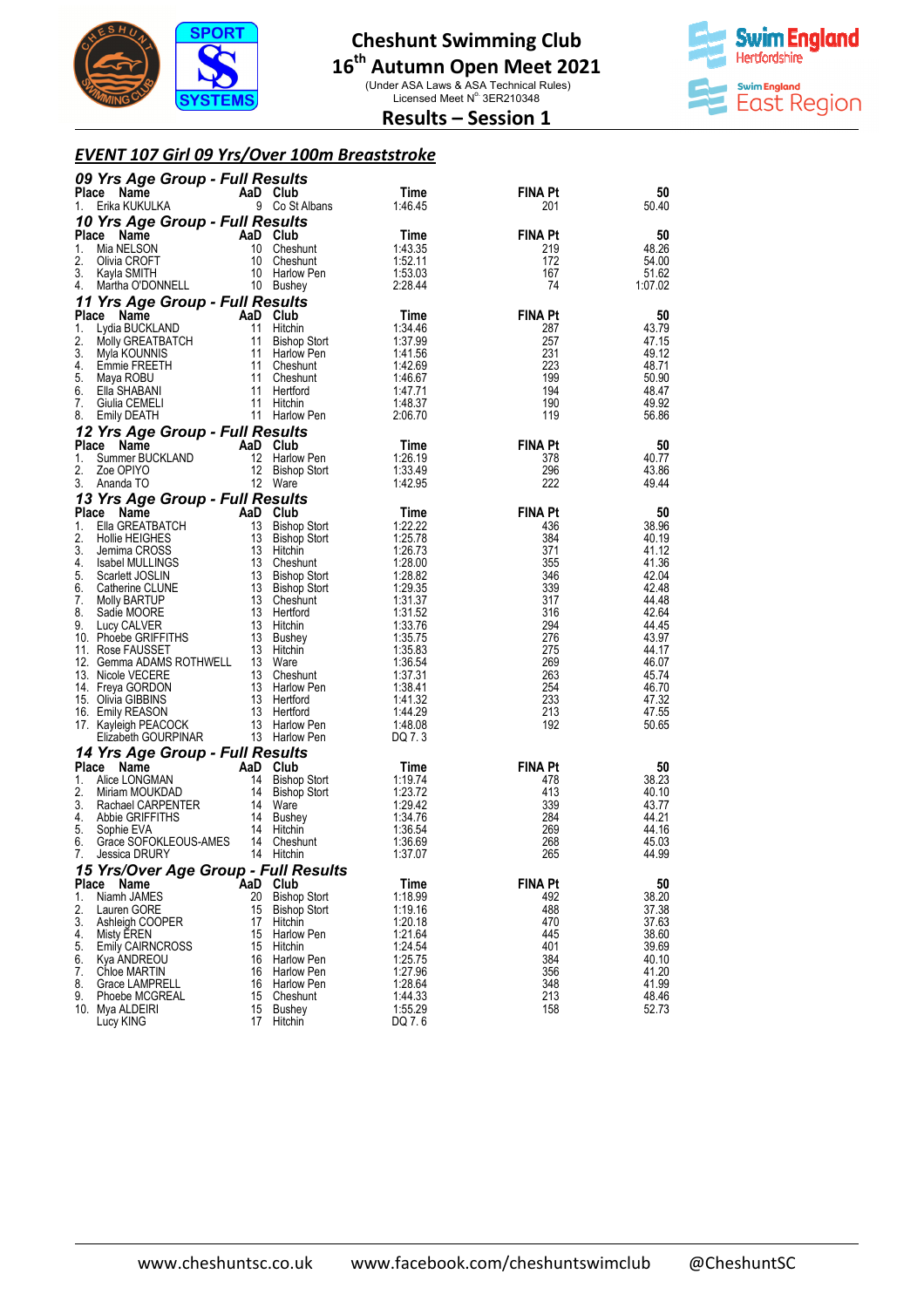

(Under ASA Laws & ASA Technical Rules)<br>Licensed Meet N° 3ER210348



## **Results – Session 1**

#### *EVENT 108 Boy 09 Yrs/Over 100m Breaststroke*

|              | 09 Yrs Age Group - Full Results           |                |                               |                       |                |                  |
|--------------|-------------------------------------------|----------------|-------------------------------|-----------------------|----------------|------------------|
| <b>Place</b> | Name                                      |                | AaD Club                      | Time                  | FINA Pt        | 50               |
| 1.           | Guy SPEARMAN-BAINES                       | 9              | <b>Bishop Stort</b>           | 2:00.10               | 99             | 57.04            |
| 2.           | Eric BAI                                  | 9              | Co St Albans                  | 2:22.59               | 59             | 1:06.68          |
|              | Bobby MERCER                              |                | 9 Harlow Pen                  | DQ 7.6                |                |                  |
|              | 10 Yrs Age Group - Full Results           |                |                               |                       |                |                  |
| Place        | Name                                      |                | AaD Club                      | Time                  | <b>FINA Pt</b> | 50               |
| 1.           | Ting Hei CHENG                            |                | 10 Bishop Stort               | 1:56.24               | 109            | 54.30            |
| 2.           | Rex TRAMONTANO WELLS                      |                | 10 Hertford                   | 1:58.56               | 103<br>62      | 56.17            |
| 3.           | Benjamin PALMER                           |                | 10 Bishop Stort               | 2:20.16               |                | 1:04.48          |
|              | 11 Yrs Age Group - Full Results           |                |                               |                       |                |                  |
|              | Place Name                                | AaD Club<br>11 |                               | Time                  | <b>FINA Pt</b> | 50               |
| 1.<br>2.     | Zachary FRASER<br>Max SLEZAK              | 11             | Wellingboro<br>Cheshunt       | 1:37.00<br>1:38.47    | 188<br>180     | 46.65<br>45.56   |
| 3.           | Arthur LONGMAN                            | 11             | <b>Bishop Stort</b>           | 1:55.95               | 110            | 55.83            |
| 4.           | Marin KOPRIVLENSKI                        | 11             | Cheshunt                      | 2:04.11               | 89             | 58.70            |
|              | <b>Caulder PAXTON</b>                     |                | 11 Bishop Stort               | <b>DNC</b>            |                |                  |
|              | Noah SALDANHA                             |                | 11 Hitchin                    | DQ 7.4                |                |                  |
|              | Maxim SZARVADI                            |                | 11 Harlow Pen                 | DQ 7.6                |                |                  |
|              | 12 Yrs Age Group - Full Results           |                |                               |                       |                |                  |
|              | Place Name                                | AaD Club       |                               | Time                  | <b>FINA Pt</b> | 50               |
| 1.           | George JONES                              |                | 12 Harlow Pen                 | 1:24.28               | 287            | 39.47            |
| 2.           | Cooper SMITH                              | 12             | <b>Harlow Pen</b>             | 1:27.17               | 259            |                  |
| 3.           | Dmitrijs GRACOVS                          | 12             | Harlow Pen                    | 1:28.08               | 251            | 42.00            |
| 4.           | Lucas PINTILEI                            |                | 12 Harlow Pen                 | 1:45.67               | 145            | 50.81            |
| 5.<br>6.     | <b>Zachary BAIL</b>                       |                | 12 Hitchin<br>12 Harlow Pen   | 1:48.60<br>2:15.06    | 134<br>69      | 49.11<br>1:01.68 |
|              | <b>Guy ANTHONY</b><br>Jerzy SWIATEK       |                | 12 Bishop Stort               | <b>DNC</b>            |                |                  |
|              | Ellis RYAN                                |                | 12 Harlow Pen                 | DQ 7.6                |                |                  |
|              | 13 Yrs Age Group - Full Results           |                |                               |                       |                |                  |
|              |                                           |                |                               |                       |                |                  |
|              |                                           |                |                               |                       |                |                  |
| Place<br>1.  | Name                                      |                | AaD Club                      | Time                  | <b>FINA Pt</b> | 50               |
| 2.           | Thomas MOODY<br>Robert GOR                | 13<br>13       | Harlow Pen                    | 1:27.11<br>1:27.54    | 260<br>256     |                  |
| 3.           | Bamaby O'DONNELL                          | 13             | <b>Bishop Stort</b><br>Bushey | 1:30.29               | 233            | 42.43            |
| 4.           | Charlie HUGHES                            |                | 13 Hertford                   | 1:39.84               | 172            | 47.31            |
| 5.           | Luke ALDEIRI                              | 13             | Bushey                        | 1:46.36               | 142            | 49.48            |
| 6.           | Alexander PAPROCKI                        | 13             | Hertford                      | 1:55.51               | 111            | 53.66            |
|              | Maxim LUTSENKO                            |                | 13 Cheshunt                   | <b>DNC</b>            |                |                  |
|              | Alexey PARILOV                            |                | 13 Cheshunt                   | DQ 7.4                |                |                  |
|              | 14 Yrs Age Group - Full Results           |                |                               |                       |                |                  |
| Place        | Name                                      | AaD            | Club                          | Time                  | <b>FINA Pt</b> | 50               |
| 1.           | Archie RANN                               | 14             | Ware                          | 1:20.21               | 333            |                  |
| 2.           | Jack BLAKE                                | 14             | Hertford                      | 1:20.51               | 329            |                  |
| 3.<br>4.     | Charlie CROPLEY                           |                | 14 Hitchin                    | 1:28.48               | 248            | 41.61            |
|              | Szymon PUKLO                              |                | 14 Bishop Stort               | 1:39.01<br><b>DNC</b> | 177            | 45.54            |
|              | Matthew BURGESS                           |                | 14 Harlow Pen                 |                       |                |                  |
| Place        | 15 Yrs/Over Age Group - Full Results      |                |                               |                       | <b>FINA Pt</b> |                  |
| 1.           | Name<br><b>Jack MANSFIELD</b>             | 19             | AaD Club<br>Harlow Pen        | Time<br>1:07.07       | 569            | 50<br>31.20      |
| 2.           | Glennon LEE                               | 15             | Harlow Pen                    | 1:12.45               | 452            | 33.70            |
| 3.           | William PRESLAND                          | 16             | Bushey                        | 1:13.27               | 437            | 34.46            |
| 4.           | David BADCOCK                             | 15             | <b>Bishop Stort</b>           | 1:14.41               | 417            | 34.84            |
| 5.           | Atikan TO                                 | 15             | Ware                          | 1:16.39               | 385            | 35.36            |
| 6.           | Joe REYNOLDS                              | 16             | Hertford                      | 1:16.52               | 383            | 35.34            |
| 7.           | Ethan MAY                                 | 16             | Harlow Pen                    | 1:17.94               | 363            | 36.31            |
| 8.<br>9.     | Ethan RYAN                                | 16             | Harlow Pen                    | 1:19.61               | 340            | 36.12            |
|              | Thomas LIDDIARD<br>10. Ethan SHEERIN      | 15<br>17       | Ware                          | 1:19.66<br>1:20.38    | 340<br>331     | 36.86            |
|              | 11. Harry BRUNTON                         | 16             | <b>Bushey</b><br>Cheshunt     | 1.26.67               | 264            |                  |
|              | 12. Joshua ROBINSON<br>13. Antonio TORRPO | 15<br>15       | Hitchin<br>Cheshunt           | 1:37.39<br>1:38.69    | 186<br>178     | 44.36<br>46.00   |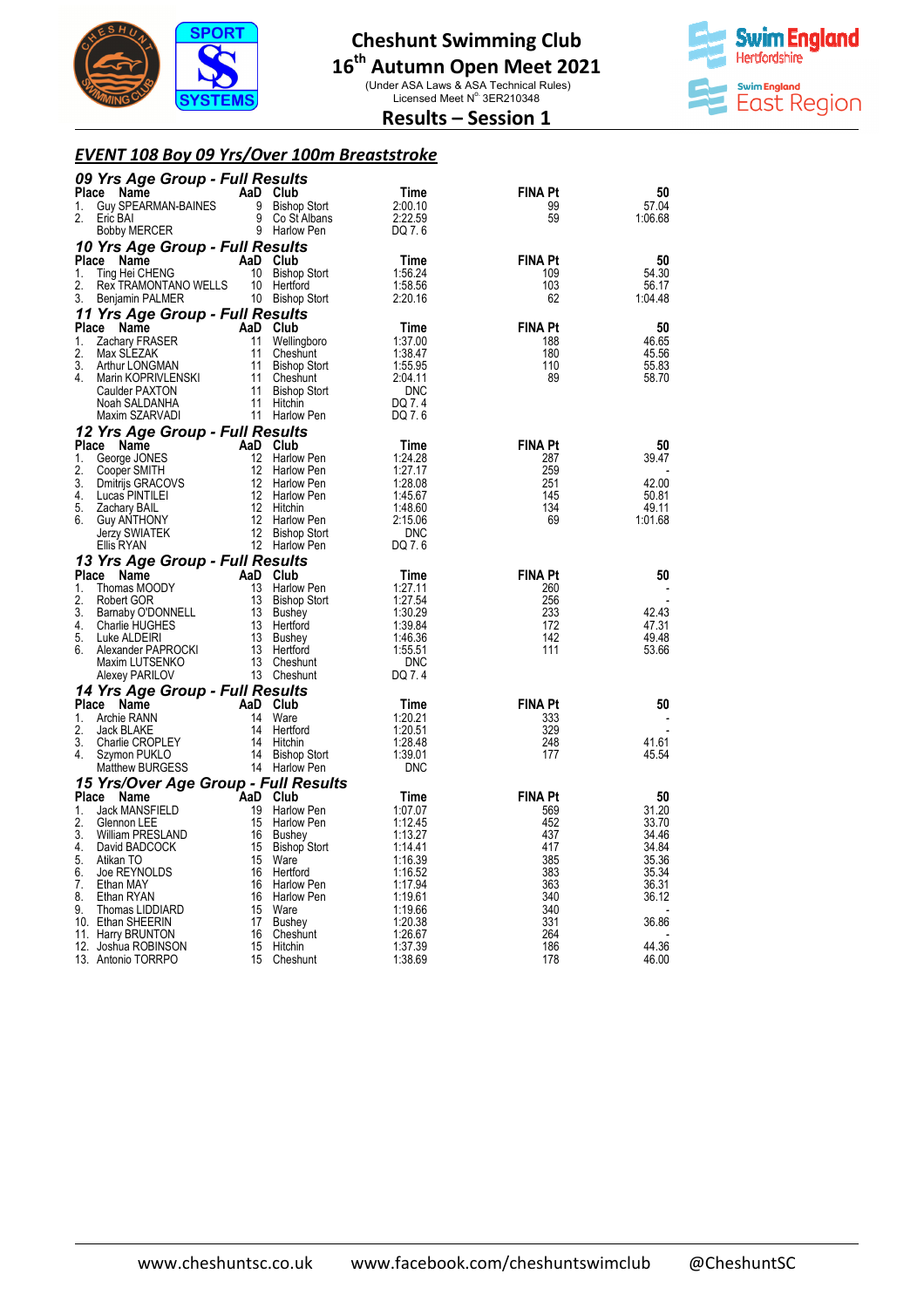

(Under ASA Laws & ASA Technical Rules)<br>Licensed Meet N° 3ER210348



## **Results – Session 1**

### *EVENT 109 Girl 09 Yrs/Over 50m Freestyle*

| 09 Yrs Age Group - Full Results<br><b>Example School Control Control Control Control Control Control Control Control Control Control Control Control Control Control Control Control Control Control Control Control Control Control Control Control Control Contro</b><br>Place<br>Time<br>1.<br>41.71<br>2.<br>48.62<br>3.<br>50.10<br>4.<br>50.53<br>5.<br>51.70<br>6.<br>53.08<br>DNC<br><b>sults</b><br>Club<br>Cheshunt<br>10 Yrs Age Group - Full Results<br>Time<br>37.31<br>38.50<br>38.52<br>38.64<br>39.63<br>40.97<br>41.07<br>42.16<br>42.48<br>43.48<br>44.69<br>45.83<br>49.52<br>DNC<br>DNC<br>DQ 4.4<br>Place Name<br>AaD Club<br>Time<br>32.98<br>33.06<br>34.71<br>34.89<br>34.99<br>35.31<br>36.01<br>37.04<br>37.14<br>37.67<br>38.06<br>38.22 | <b>FINA Pt</b><br>166<br>104<br>95<br>93<br>87<br>80<br><b>FINA Pt</b><br>232<br>211<br>210<br>208<br>193<br>175<br>174<br>160<br>157<br>146<br>135<br>125<br>99<br><b>FINA Pt</b><br>336<br>333<br>288<br>283<br>281<br>273<br>258<br>237 |
|---------------------------------------------------------------------------------------------------------------------------------------------------------------------------------------------------------------------------------------------------------------------------------------------------------------------------------------------------------------------------------------------------------------------------------------------------------------------------------------------------------------------------------------------------------------------------------------------------------------------------------------------------------------------------------------------------------------------------------------------------------------------|--------------------------------------------------------------------------------------------------------------------------------------------------------------------------------------------------------------------------------------------|
|                                                                                                                                                                                                                                                                                                                                                                                                                                                                                                                                                                                                                                                                                                                                                                     |                                                                                                                                                                                                                                            |
|                                                                                                                                                                                                                                                                                                                                                                                                                                                                                                                                                                                                                                                                                                                                                                     |                                                                                                                                                                                                                                            |
|                                                                                                                                                                                                                                                                                                                                                                                                                                                                                                                                                                                                                                                                                                                                                                     |                                                                                                                                                                                                                                            |
|                                                                                                                                                                                                                                                                                                                                                                                                                                                                                                                                                                                                                                                                                                                                                                     |                                                                                                                                                                                                                                            |
|                                                                                                                                                                                                                                                                                                                                                                                                                                                                                                                                                                                                                                                                                                                                                                     |                                                                                                                                                                                                                                            |
| <b>10 Yrs Age Group - Full Results<br/> 1.</b> Mia NELSON<br>1. Mia NELSON<br>10 Cheshunt<br>10 Harlow Pen<br>2. Kayla SMITH 10 Harlow Pen<br>3. Olivia CROFT 10 Ware<br>5. Isabelle KING<br>5. Isabelle KING<br>10 Harlow Pen<br>6. Adela MOLDOVAN<br>7. N<br>11 Yrs Age Group - Full Results<br><b>77 Yrs Age Group - Funcesures</b><br>1. Matilda TRAMONTANO WEL 11 Bishop Stort<br>1. Matilda TRAMONTANO WEL 11 Bishop Stort<br>1. Matilda TRAMONTANO 11 Hitchin<br>4. Man Sum SO 11 Hitchin<br>6. Greenice FAUSSET 11 Cheshunt<br>8. Florenc                                                                                                                                                                                                                   |                                                                                                                                                                                                                                            |
|                                                                                                                                                                                                                                                                                                                                                                                                                                                                                                                                                                                                                                                                                                                                                                     |                                                                                                                                                                                                                                            |
|                                                                                                                                                                                                                                                                                                                                                                                                                                                                                                                                                                                                                                                                                                                                                                     |                                                                                                                                                                                                                                            |
|                                                                                                                                                                                                                                                                                                                                                                                                                                                                                                                                                                                                                                                                                                                                                                     |                                                                                                                                                                                                                                            |
|                                                                                                                                                                                                                                                                                                                                                                                                                                                                                                                                                                                                                                                                                                                                                                     |                                                                                                                                                                                                                                            |
|                                                                                                                                                                                                                                                                                                                                                                                                                                                                                                                                                                                                                                                                                                                                                                     |                                                                                                                                                                                                                                            |
|                                                                                                                                                                                                                                                                                                                                                                                                                                                                                                                                                                                                                                                                                                                                                                     |                                                                                                                                                                                                                                            |
|                                                                                                                                                                                                                                                                                                                                                                                                                                                                                                                                                                                                                                                                                                                                                                     |                                                                                                                                                                                                                                            |
|                                                                                                                                                                                                                                                                                                                                                                                                                                                                                                                                                                                                                                                                                                                                                                     |                                                                                                                                                                                                                                            |
|                                                                                                                                                                                                                                                                                                                                                                                                                                                                                                                                                                                                                                                                                                                                                                     |                                                                                                                                                                                                                                            |
|                                                                                                                                                                                                                                                                                                                                                                                                                                                                                                                                                                                                                                                                                                                                                                     |                                                                                                                                                                                                                                            |
|                                                                                                                                                                                                                                                                                                                                                                                                                                                                                                                                                                                                                                                                                                                                                                     |                                                                                                                                                                                                                                            |
|                                                                                                                                                                                                                                                                                                                                                                                                                                                                                                                                                                                                                                                                                                                                                                     |                                                                                                                                                                                                                                            |
|                                                                                                                                                                                                                                                                                                                                                                                                                                                                                                                                                                                                                                                                                                                                                                     |                                                                                                                                                                                                                                            |
|                                                                                                                                                                                                                                                                                                                                                                                                                                                                                                                                                                                                                                                                                                                                                                     |                                                                                                                                                                                                                                            |
|                                                                                                                                                                                                                                                                                                                                                                                                                                                                                                                                                                                                                                                                                                                                                                     |                                                                                                                                                                                                                                            |
|                                                                                                                                                                                                                                                                                                                                                                                                                                                                                                                                                                                                                                                                                                                                                                     |                                                                                                                                                                                                                                            |
|                                                                                                                                                                                                                                                                                                                                                                                                                                                                                                                                                                                                                                                                                                                                                                     |                                                                                                                                                                                                                                            |
|                                                                                                                                                                                                                                                                                                                                                                                                                                                                                                                                                                                                                                                                                                                                                                     |                                                                                                                                                                                                                                            |
|                                                                                                                                                                                                                                                                                                                                                                                                                                                                                                                                                                                                                                                                                                                                                                     |                                                                                                                                                                                                                                            |
|                                                                                                                                                                                                                                                                                                                                                                                                                                                                                                                                                                                                                                                                                                                                                                     |                                                                                                                                                                                                                                            |
|                                                                                                                                                                                                                                                                                                                                                                                                                                                                                                                                                                                                                                                                                                                                                                     |                                                                                                                                                                                                                                            |
|                                                                                                                                                                                                                                                                                                                                                                                                                                                                                                                                                                                                                                                                                                                                                                     |                                                                                                                                                                                                                                            |
|                                                                                                                                                                                                                                                                                                                                                                                                                                                                                                                                                                                                                                                                                                                                                                     | 235<br>225                                                                                                                                                                                                                                 |
|                                                                                                                                                                                                                                                                                                                                                                                                                                                                                                                                                                                                                                                                                                                                                                     | 218                                                                                                                                                                                                                                        |
|                                                                                                                                                                                                                                                                                                                                                                                                                                                                                                                                                                                                                                                                                                                                                                     | 215                                                                                                                                                                                                                                        |
| 38.51<br>39.26                                                                                                                                                                                                                                                                                                                                                                                                                                                                                                                                                                                                                                                                                                                                                      | 211<br>199                                                                                                                                                                                                                                 |
| 39.68                                                                                                                                                                                                                                                                                                                                                                                                                                                                                                                                                                                                                                                                                                                                                               | 192                                                                                                                                                                                                                                        |
| 40.41                                                                                                                                                                                                                                                                                                                                                                                                                                                                                                                                                                                                                                                                                                                                                               | 182                                                                                                                                                                                                                                        |
| 41.29<br>41.33                                                                                                                                                                                                                                                                                                                                                                                                                                                                                                                                                                                                                                                                                                                                                      | 171<br>170                                                                                                                                                                                                                                 |
| 42.28                                                                                                                                                                                                                                                                                                                                                                                                                                                                                                                                                                                                                                                                                                                                                               | 159                                                                                                                                                                                                                                        |
| 42.63                                                                                                                                                                                                                                                                                                                                                                                                                                                                                                                                                                                                                                                                                                                                                               | 155                                                                                                                                                                                                                                        |
| 42.82<br>47.59                                                                                                                                                                                                                                                                                                                                                                                                                                                                                                                                                                                                                                                                                                                                                      | 153<br>111                                                                                                                                                                                                                                 |
| 48.29                                                                                                                                                                                                                                                                                                                                                                                                                                                                                                                                                                                                                                                                                                                                                               | 107                                                                                                                                                                                                                                        |
| 48.93                                                                                                                                                                                                                                                                                                                                                                                                                                                                                                                                                                                                                                                                                                                                                               | 102                                                                                                                                                                                                                                        |
| 49.52<br>55.21                                                                                                                                                                                                                                                                                                                                                                                                                                                                                                                                                                                                                                                                                                                                                      | 99<br>71                                                                                                                                                                                                                                   |
| 11<br>ISLA GARDNER<br>Cheshunt<br>DNC                                                                                                                                                                                                                                                                                                                                                                                                                                                                                                                                                                                                                                                                                                                               |                                                                                                                                                                                                                                            |
| 11 Harlow Pen<br>Natalia MIHAILA<br><b>DNC</b>                                                                                                                                                                                                                                                                                                                                                                                                                                                                                                                                                                                                                                                                                                                      |                                                                                                                                                                                                                                            |
| 12 Yrs Age Group - Full Results                                                                                                                                                                                                                                                                                                                                                                                                                                                                                                                                                                                                                                                                                                                                     |                                                                                                                                                                                                                                            |
| Place<br>Name<br>AaD Club<br>Time<br>12<br>1.<br>Zoe OPIYO<br><b>Bishop Stort</b><br>32.44                                                                                                                                                                                                                                                                                                                                                                                                                                                                                                                                                                                                                                                                          | <b>FINA Pt</b><br>353                                                                                                                                                                                                                      |
| 2.<br>12<br>Kwan Yi CHAN<br><b>Bishop Stort</b><br>32.49                                                                                                                                                                                                                                                                                                                                                                                                                                                                                                                                                                                                                                                                                                            | 351                                                                                                                                                                                                                                        |
| 3.<br>12<br>33.66<br>Amelia WETHERELL<br>Harlow Pen                                                                                                                                                                                                                                                                                                                                                                                                                                                                                                                                                                                                                                                                                                                 | 316                                                                                                                                                                                                                                        |
| 12<br>4.<br>Emily FITZGERALD<br><b>Harlow Pen</b><br>34.78<br>5.<br>12<br><b>Taiyon TUCKEY</b><br>35.09<br>Hitchin                                                                                                                                                                                                                                                                                                                                                                                                                                                                                                                                                                                                                                                  | 286<br>279                                                                                                                                                                                                                                 |
| 12<br>6.<br>Bishop Stort<br>35.12<br>Imogen BELL                                                                                                                                                                                                                                                                                                                                                                                                                                                                                                                                                                                                                                                                                                                    | 278                                                                                                                                                                                                                                        |
| 7.<br>Bobbie MACDONALD-WILLI<br>12<br><b>Bishop Stort</b><br>35.33                                                                                                                                                                                                                                                                                                                                                                                                                                                                                                                                                                                                                                                                                                  | 273                                                                                                                                                                                                                                        |
| 8.<br>12<br>36.25<br>Ananda TO<br>Ware<br>9.<br>12<br>37.79<br>Heidi COOPER<br>Harlow Pen                                                                                                                                                                                                                                                                                                                                                                                                                                                                                                                                                                                                                                                                           | 253<br>223                                                                                                                                                                                                                                 |
| 12<br>10. Morgan ROBINSON<br>Hitchin<br>39.05                                                                                                                                                                                                                                                                                                                                                                                                                                                                                                                                                                                                                                                                                                                       | 202                                                                                                                                                                                                                                        |
| 12<br>11. Isobel BAYFIELD-CLARK<br>Hertford<br>40.99<br>12 Harlow Pen                                                                                                                                                                                                                                                                                                                                                                                                                                                                                                                                                                                                                                                                                               | 175                                                                                                                                                                                                                                        |
| <b>Scarlett MERCER</b><br>DQ 4.4<br>13 Yrs Age Group - Full Results                                                                                                                                                                                                                                                                                                                                                                                                                                                                                                                                                                                                                                                                                                 |                                                                                                                                                                                                                                            |
| AaD Club<br>Place<br>Name<br>Time                                                                                                                                                                                                                                                                                                                                                                                                                                                                                                                                                                                                                                                                                                                                   | <b>FINA Pt</b>                                                                                                                                                                                                                             |
| 13<br>1.<br>Brianna HANSEN-HOARE<br>Harlow Pen<br>30.47                                                                                                                                                                                                                                                                                                                                                                                                                                                                                                                                                                                                                                                                                                             | 426                                                                                                                                                                                                                                        |
| 13<br>2.<br>Jemima CROSS<br>Hitchin<br>30.63<br>3.<br>13<br>Catherine CLUNE<br>Bishop Stort<br>30.94                                                                                                                                                                                                                                                                                                                                                                                                                                                                                                                                                                                                                                                                | 419<br>407                                                                                                                                                                                                                                 |
| 13<br>4.<br>Charlotte BRAKENBURY<br>Hitchin<br>31.26                                                                                                                                                                                                                                                                                                                                                                                                                                                                                                                                                                                                                                                                                                                | 394                                                                                                                                                                                                                                        |
| 5.<br>13<br>Isabel MULLINGS<br>Cheshunt<br>31.53                                                                                                                                                                                                                                                                                                                                                                                                                                                                                                                                                                                                                                                                                                                    | 384                                                                                                                                                                                                                                        |
| 13<br>6.<br>31.81<br><b>Isla CAVILL</b><br>Hertford<br>13<br>7.<br>Eliza ANDREWS<br>Bishop Stort<br>32.19                                                                                                                                                                                                                                                                                                                                                                                                                                                                                                                                                                                                                                                           | 374<br>361                                                                                                                                                                                                                                 |
| 8.<br>13<br>Scarlett JOSLIN<br>32.85<br><b>Bishop Stort</b>                                                                                                                                                                                                                                                                                                                                                                                                                                                                                                                                                                                                                                                                                                         | 340                                                                                                                                                                                                                                        |
|                                                                                                                                                                                                                                                                                                                                                                                                                                                                                                                                                                                                                                                                                                                                                                     | 311                                                                                                                                                                                                                                        |
| 9.<br>13<br>33.84<br>Freya GORDON<br>Harlow Pen<br>13<br>34.26<br>10. Sadie MOORE<br>Hertford                                                                                                                                                                                                                                                                                                                                                                                                                                                                                                                                                                                                                                                                       | 299                                                                                                                                                                                                                                        |

www.cheshuntsc.co.uk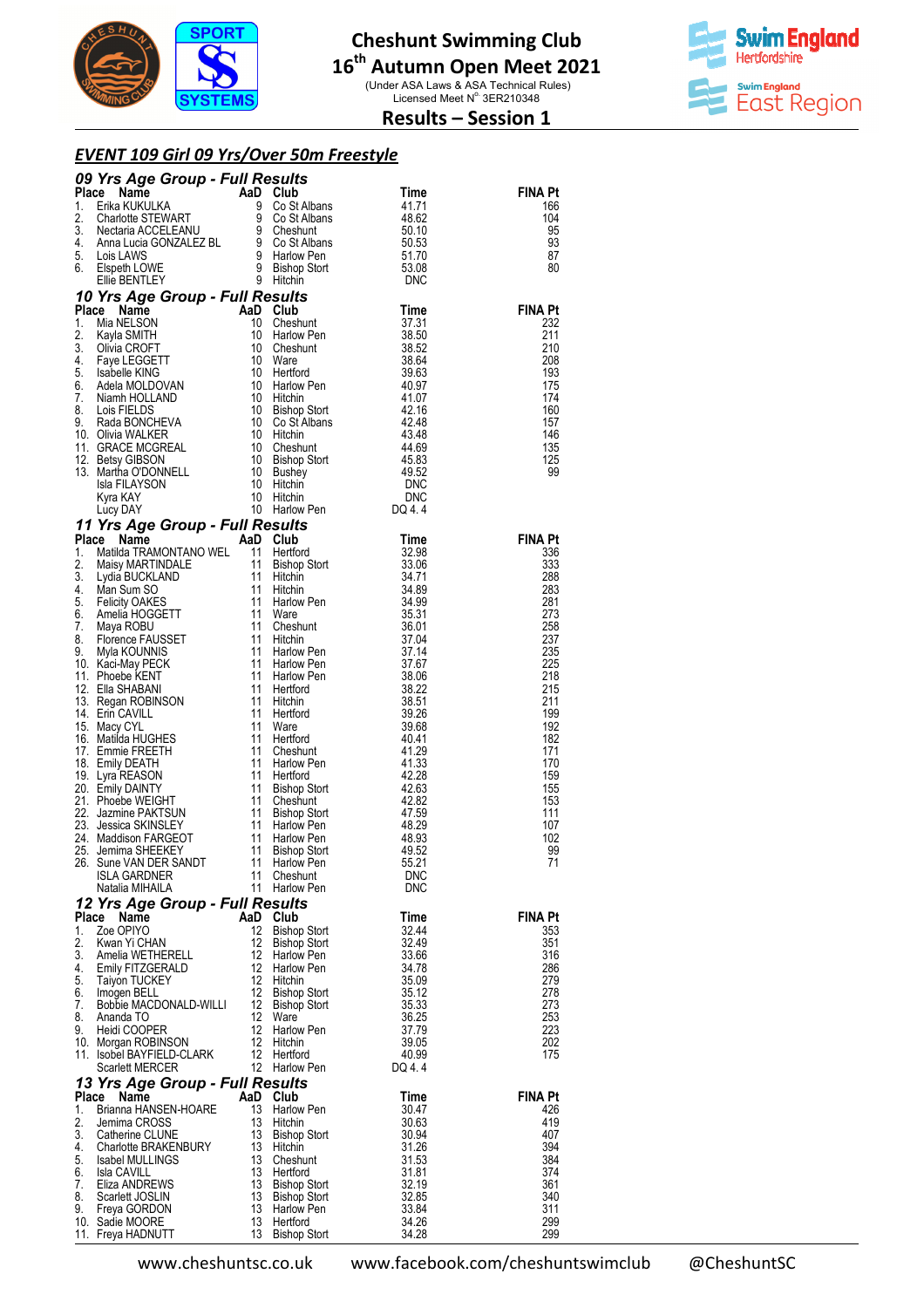

# **16 th Autumn Open Meet 2021**

(Under ASA Laws & ASA Technical Rules)<br>Licensed Meet N° 3ER210348



| 12. Annabel ARMSTRONG 13 Herftord<br>13. Molly BARTUP<br>13. Molly BARTUP<br>13. Molly BARTUP<br>13 Cheshunt<br>14. Tiffany FOX<br>16. Alice LOWE<br>16. Alice LOWE<br>16. Alice LOWE<br>16. Alice LOWE<br>17. Ella-Louise MISSAH<br>17. Ella-Louise |          |                      |                | <b>Results - Session 1</b> |
|------------------------------------------------------------------------------------------------------------------------------------------------------------------------------------------------------------------------------------------------------|----------|----------------------|----------------|----------------------------|
|                                                                                                                                                                                                                                                      |          |                      |                | 296                        |
|                                                                                                                                                                                                                                                      |          |                      |                | 294                        |
|                                                                                                                                                                                                                                                      |          |                      |                | 279                        |
|                                                                                                                                                                                                                                                      |          |                      |                | 272<br>252                 |
|                                                                                                                                                                                                                                                      |          |                      |                | 248                        |
|                                                                                                                                                                                                                                                      |          |                      |                | 242                        |
|                                                                                                                                                                                                                                                      |          |                      |                | 227                        |
|                                                                                                                                                                                                                                                      |          |                      |                | 227                        |
|                                                                                                                                                                                                                                                      |          |                      |                |                            |
|                                                                                                                                                                                                                                                      |          |                      |                |                            |
|                                                                                                                                                                                                                                                      |          |                      |                |                            |
|                                                                                                                                                                                                                                                      |          |                      |                |                            |
|                                                                                                                                                                                                                                                      |          |                      |                | <b>FINA Pt</b><br>494      |
|                                                                                                                                                                                                                                                      |          |                      |                | 468                        |
|                                                                                                                                                                                                                                                      |          |                      |                | 454                        |
|                                                                                                                                                                                                                                                      |          |                      |                | 429                        |
|                                                                                                                                                                                                                                                      |          |                      |                | 404                        |
|                                                                                                                                                                                                                                                      |          |                      |                | 375                        |
|                                                                                                                                                                                                                                                      |          |                      |                | 326                        |
|                                                                                                                                                                                                                                                      |          |                      |                | 325                        |
|                                                                                                                                                                                                                                                      |          |                      |                | 317                        |
|                                                                                                                                                                                                                                                      |          |                      |                | 313                        |
|                                                                                                                                                                                                                                                      |          |                      |                | 293<br>271                 |
|                                                                                                                                                                                                                                                      |          |                      |                | 240                        |
|                                                                                                                                                                                                                                                      |          |                      |                | 230                        |
|                                                                                                                                                                                                                                                      |          |                      |                | 213                        |
|                                                                                                                                                                                                                                                      |          |                      |                |                            |
|                                                                                                                                                                                                                                                      |          |                      |                |                            |
| Value FILOMAS-AUSTIN 14 Bishop Stort<br>14 Bishop Stort<br>15 Yrs/Over Age Group - Full Results<br>14 Bishop Stort<br>16 State FILOMAS-AUSTIN 14 Bishop Stort<br>28.27<br>2. Ashley RANSOME 15 Bishop Stort<br>28.27<br>3. Meisha TREND-EVANS<br>    |          |                      |                |                            |
|                                                                                                                                                                                                                                                      |          |                      |                | <b>FINA Pt</b><br>537      |
|                                                                                                                                                                                                                                                      |          |                      |                | 533                        |
|                                                                                                                                                                                                                                                      |          |                      |                | 501                        |
|                                                                                                                                                                                                                                                      |          |                      |                | 493                        |
|                                                                                                                                                                                                                                                      |          |                      |                | 477                        |
|                                                                                                                                                                                                                                                      |          |                      |                | 476                        |
|                                                                                                                                                                                                                                                      |          |                      |                | 472                        |
|                                                                                                                                                                                                                                                      |          |                      |                | 471                        |
|                                                                                                                                                                                                                                                      |          |                      |                | 448                        |
|                                                                                                                                                                                                                                                      |          |                      |                | 439<br>434                 |
|                                                                                                                                                                                                                                                      |          |                      |                | 432                        |
|                                                                                                                                                                                                                                                      |          |                      |                | 424                        |
|                                                                                                                                                                                                                                                      |          |                      |                | 413                        |
|                                                                                                                                                                                                                                                      |          |                      |                | 412                        |
|                                                                                                                                                                                                                                                      |          |                      |                | 411                        |
|                                                                                                                                                                                                                                                      |          |                      |                | 408                        |
|                                                                                                                                                                                                                                                      |          |                      |                | 405                        |
|                                                                                                                                                                                                                                                      |          |                      |                | 405                        |
| 20. Evie JAMIESON 15 Harlow Pen                                                                                                                                                                                                                      |          |                      | 31.23          | 395                        |
| 22. Elizabeth CLUNE                                                                                                                                                                                                                                  | 15       | <b>Bishop Stort</b>  | 31.60          | 395<br>382                 |
| 22. Freyja SOMERS                                                                                                                                                                                                                                    | 17       | <b>Bishop Stort</b>  | 31.60          | 382                        |
| 24. Jasmine BRAKENBURY                                                                                                                                                                                                                               | 16       | Hitchin              | 31.79          | 375                        |
| 25. Minnie SAVAGE                                                                                                                                                                                                                                    | 16       | <b>Bishop Stort</b>  | 32.07          | 365                        |
| 26. Grace MASON                                                                                                                                                                                                                                      | 15       | <b>Bishop Stort</b>  | 32.52          | 350                        |
| 27. Ashlee WILLETT                                                                                                                                                                                                                                   | 15       | Cheshunt             | 33.16          | 330                        |
| 28. Aoife JAMES                                                                                                                                                                                                                                      | 16       | <b>Bishop Stort</b>  | 33.21          | 329                        |
| 29. Eve SWEENEY                                                                                                                                                                                                                                      | 15       | Hitchin              | 35.28          | 274                        |
| 30. Phoebe MCGREAL<br>31. Nil TURKMEN                                                                                                                                                                                                                | 15<br>16 | Cheshunt<br>Cheshunt | 37.77<br>45.94 | 223<br>124                 |
|                                                                                                                                                                                                                                                      |          |                      |                |                            |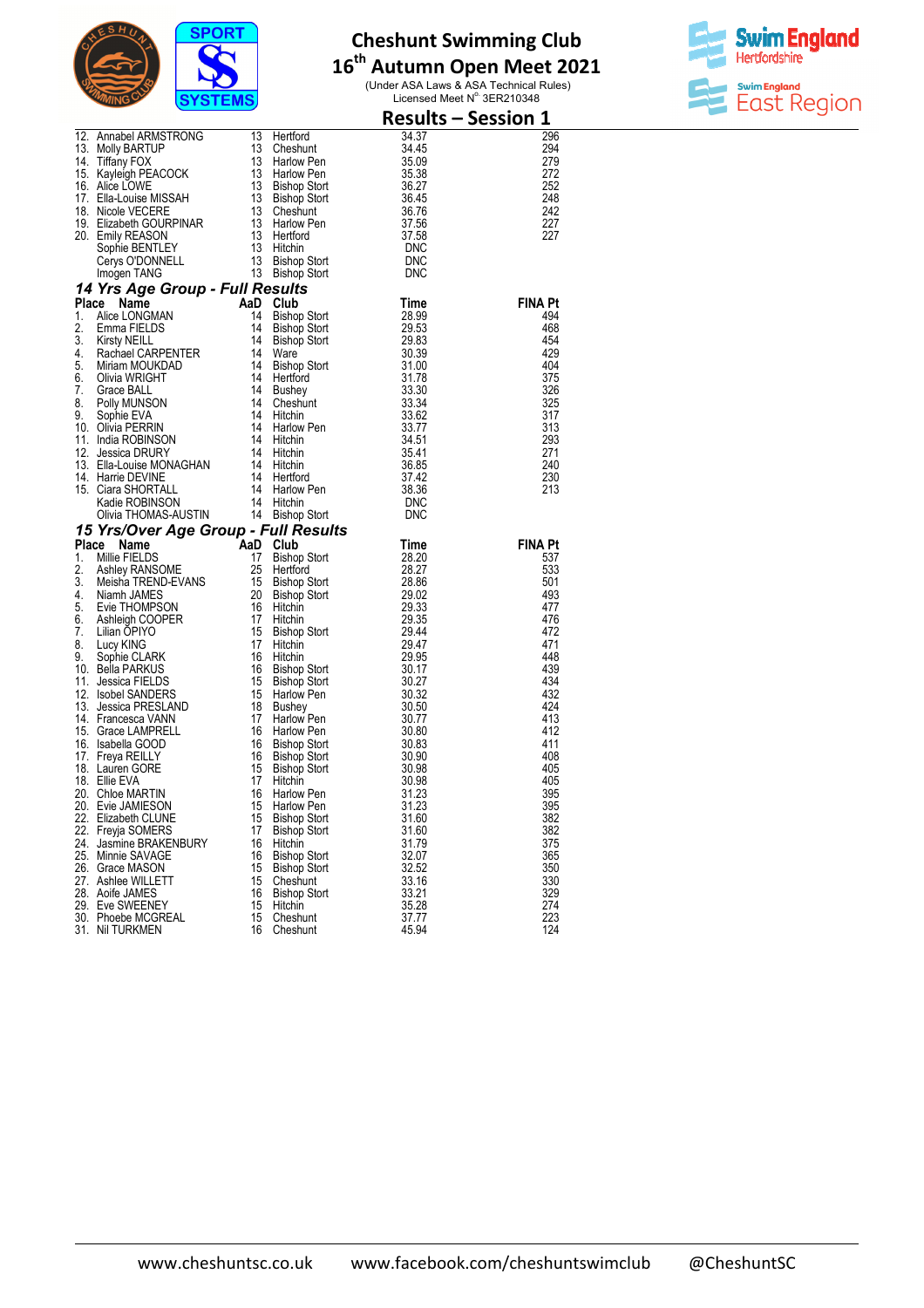

(Under ASA Laws & ASA Technical Rules)<br>Licensed Meet N° 3ER210348



## **Results – Session 1**

## *EVENT 110 Boy 09 Yrs/Over 50m Freestyle*

|             | <b>09 Yrs Age Group - Full Results</b><br>1. Dominik STERBAK and Club<br>1. Dominik STERBAK 9 Harlow Pen<br>2. Bobby MERCER 9 Harlow Pen<br>43.16<br>43.16<br>43.16<br>43.16<br>43.16<br>43.16<br>43.16<br>43.16<br>43.16<br>43.16<br>43.16<br>43.16<br>43.16<br>47.8                        |          |                                                                                               |                                                    |                       |
|-------------|----------------------------------------------------------------------------------------------------------------------------------------------------------------------------------------------------------------------------------------------------------------------------------------------|----------|-----------------------------------------------------------------------------------------------|----------------------------------------------------|-----------------------|
|             |                                                                                                                                                                                                                                                                                              |          |                                                                                               |                                                    | <b>FINA Pt</b><br>140 |
|             |                                                                                                                                                                                                                                                                                              |          |                                                                                               |                                                    | 103                   |
|             |                                                                                                                                                                                                                                                                                              |          |                                                                                               |                                                    | 76                    |
|             |                                                                                                                                                                                                                                                                                              |          |                                                                                               |                                                    | 75<br>71              |
|             |                                                                                                                                                                                                                                                                                              |          |                                                                                               |                                                    | 68                    |
|             |                                                                                                                                                                                                                                                                                              |          |                                                                                               |                                                    | 59                    |
|             |                                                                                                                                                                                                                                                                                              |          |                                                                                               |                                                    |                       |
|             | 10 Yrs Age Group - Full Results                                                                                                                                                                                                                                                              |          |                                                                                               |                                                    | <b>FINA Pt</b>        |
| Place<br>1. | Name                                                                                                                                                                                                                                                                                         |          | <b>aD</b> Club<br>10 Harlow Pen<br>AaD Club                                                   | Time                                               | 204                   |
| 2.          |                                                                                                                                                                                                                                                                                              |          |                                                                                               |                                                    | 133                   |
| 3.          |                                                                                                                                                                                                                                                                                              |          |                                                                                               |                                                    | 121                   |
| 4.<br>5.    |                                                                                                                                                                                                                                                                                              |          |                                                                                               |                                                    | 116<br>104            |
| 6.          |                                                                                                                                                                                                                                                                                              |          |                                                                                               |                                                    | 97                    |
| 7.          |                                                                                                                                                                                                                                                                                              |          |                                                                                               |                                                    | 87                    |
| 8.<br>9.    |                                                                                                                                                                                                                                                                                              |          |                                                                                               |                                                    | 80<br>57              |
|             | Communist Control of the Mathematical Control of the Mathematical Control of the Mathematical Control of the Mathematical Control of the Mathematical Control of the Mathematical Control of the Mathematical Control of the M<br>10. Liam JORDAN                                            |          |                                                                                               |                                                    | 44                    |
|             | 11 Yrs Age Group - Full Results<br>11 Yrs Age Group - Full Results<br>1. Elliot HALL<br>1. Elliot HALL<br>1. Elliot HALL<br>11 Bishop Stort<br>11 Hitchin<br>3.5.33<br>3. Maxim SZARVADI<br>11 Hitchin<br>3.5.33<br>11 Hitchin<br>5. Zachary FRASER<br>6. Ryan WIMPENNY<br>11 Cheshunt<br>11 |          |                                                                                               |                                                    |                       |
|             |                                                                                                                                                                                                                                                                                              |          |                                                                                               |                                                    | <b>FINA Pt</b>        |
|             |                                                                                                                                                                                                                                                                                              |          |                                                                                               |                                                    | 219<br>188            |
|             |                                                                                                                                                                                                                                                                                              |          |                                                                                               |                                                    | 186                   |
|             |                                                                                                                                                                                                                                                                                              |          |                                                                                               |                                                    | 168                   |
|             |                                                                                                                                                                                                                                                                                              |          |                                                                                               |                                                    | 163                   |
|             |                                                                                                                                                                                                                                                                                              |          |                                                                                               |                                                    | 159<br>151            |
|             |                                                                                                                                                                                                                                                                                              |          |                                                                                               |                                                    | 147                   |
|             |                                                                                                                                                                                                                                                                                              |          |                                                                                               |                                                    | 144                   |
|             |                                                                                                                                                                                                                                                                                              |          |                                                                                               |                                                    | 115<br>107            |
|             |                                                                                                                                                                                                                                                                                              |          |                                                                                               |                                                    | 99                    |
|             |                                                                                                                                                                                                                                                                                              |          |                                                                                               |                                                    | 94                    |
|             |                                                                                                                                                                                                                                                                                              |          |                                                                                               |                                                    | 83<br>80              |
|             |                                                                                                                                                                                                                                                                                              |          |                                                                                               |                                                    | 79                    |
|             |                                                                                                                                                                                                                                                                                              |          |                                                                                               |                                                    | 79<br>67              |
|             |                                                                                                                                                                                                                                                                                              |          |                                                                                               |                                                    |                       |
|             |                                                                                                                                                                                                                                                                                              |          |                                                                                               |                                                    |                       |
|             | 12 Yrs Age Group - Full Results                                                                                                                                                                                                                                                              |          | Flattower Contractor<br>Bishop Stort<br>Bishop Stort<br>Bishop Stort<br><b>esults</b><br>Club |                                                    |                       |
| 1.          | <b>Triangle Scroling Triangle Scroling Triangle Scroling ANTENDATE During The Scroling Charlotter Scroling Charlotter Scroling Charlotter Scroling Charlotter Scroling Charlotter Scroling Charlotter Scroling Charlotter Scroli</b><br>Place                                                |          |                                                                                               | Time                                               | <b>FINA Pt</b><br>296 |
| 2.          |                                                                                                                                                                                                                                                                                              |          |                                                                                               | THILE<br>30.35<br>31.35<br>31.84<br>32.09<br>33.92 | 269                   |
| 3.          |                                                                                                                                                                                                                                                                                              |          |                                                                                               |                                                    | 256                   |
| 4.<br>5.    |                                                                                                                                                                                                                                                                                              |          |                                                                                               | 33.92                                              | 250<br>212            |
| 6.          |                                                                                                                                                                                                                                                                                              |          |                                                                                               | 36.05                                              | 176                   |
| 7.          |                                                                                                                                                                                                                                                                                              |          |                                                                                               | 36.43                                              | 171                   |
| 8.<br>У.    | Zachary BAIL                                                                                                                                                                                                                                                                                 |          | 12 Hitchin                                                                                    | 36.58                                              | 169<br>150            |
|             | 10. Joseph HART                                                                                                                                                                                                                                                                              | 12       | Bushey                                                                                        | 38.05<br>39.16                                     | 138                   |
|             | 11. Lucas PINTILEI                                                                                                                                                                                                                                                                           | 12       | Harlow Pen                                                                                    | 41.03                                              | 120                   |
|             | 12. Guy ANTHONY<br>13. Matei HARDWARE                                                                                                                                                                                                                                                        | 12<br>12 | <b>Harlow Pen</b><br>Harlow Pen                                                               | 41.15<br>41.41                                     | 118<br>116            |
|             | Jerzy SWIATEK                                                                                                                                                                                                                                                                                | 12       | <b>Bishop Stort</b>                                                                           | DNC                                                |                       |
|             | Samuel LAWRENCE                                                                                                                                                                                                                                                                              |          | 12 Cheshunt                                                                                   | DQ 4.4                                             |                       |
|             | 13 Yrs Age Group - Full Results                                                                                                                                                                                                                                                              |          |                                                                                               |                                                    |                       |
| Place<br>1. | Name<br>Nate OGIER                                                                                                                                                                                                                                                                           | 13       | AaD Club<br>Hertford                                                                          | Time<br>29.43                                      | <b>FINA Pt</b><br>325 |
| 2.          | Beau REILLY                                                                                                                                                                                                                                                                                  | 13       | <b>Bishop Stort</b>                                                                           | 30.21                                              | 300                   |
| 3.          | Samuel TRIGWELL                                                                                                                                                                                                                                                                              | 13       | Bushey                                                                                        | 30.33                                              | 297                   |
| 4.<br>5.    | Brandon MACDONALD-WILL<br>Thomas MOODY                                                                                                                                                                                                                                                       | 13<br>13 | Bishop Stort<br><b>Harlow Pen</b>                                                             | 30.41<br>30.82                                     | 294<br>283            |
| 6.          | Michael MANNIX                                                                                                                                                                                                                                                                               | 13       | Harlow Pen                                                                                    | 31.69                                              | 260                   |
|             | 7. Alfie BULLOCK                                                                                                                                                                                                                                                                             |          | 13 Cheshunt                                                                                   | 31.79                                              | 258                   |
| 8.<br>9.    | <b>Billy CYL</b><br>Charlie HUGHES                                                                                                                                                                                                                                                           | 13<br>13 | Ware<br>Hertford                                                                              | 32.12<br>32.84                                     | 250<br>234            |
|             | 10. Alexey PARILOV                                                                                                                                                                                                                                                                           | 13       | Cheshunt                                                                                      | 36.61                                              | 168                   |
|             | 11. Alexander PAPROCKI                                                                                                                                                                                                                                                                       | 13       | Hertford                                                                                      | 37.55                                              | 156                   |
|             | Jack CALCUTT<br>Jack CURTIS                                                                                                                                                                                                                                                                  | 13       | Hitchin<br>13 Hitchin                                                                         | DNC<br>DQ 4.4                                      |                       |
|             | 14 Yrs Age Group - Full Results                                                                                                                                                                                                                                                              |          |                                                                                               |                                                    |                       |
|             | Place<br>Name                                                                                                                                                                                                                                                                                |          | AaD Club                                                                                      | Time                                               | <b>FINA Pt</b>        |
| 1.          | Kevin MOLDOVAN                                                                                                                                                                                                                                                                               | 14       | Harlow Pen                                                                                    | 26.60                                              | 440                   |
| 2.<br>3.    | Oliver HUTCHINSON<br>George GRIMWOOD                                                                                                                                                                                                                                                         | 14       | <b>Harlow Pen</b><br>14 Bishop Stort                                                          | 28.00<br>28.22                                     | 377<br>368            |
| 4.          | Jacob HAYES                                                                                                                                                                                                                                                                                  | 14       | Bishop Stort                                                                                  | 28.66                                              | 352                   |
| 5.          | Joshua HUTCHINSON                                                                                                                                                                                                                                                                            |          | 14 Harlow Pen                                                                                 | 28.93                                              | 342                   |

www.cheshuntsc.co.uk